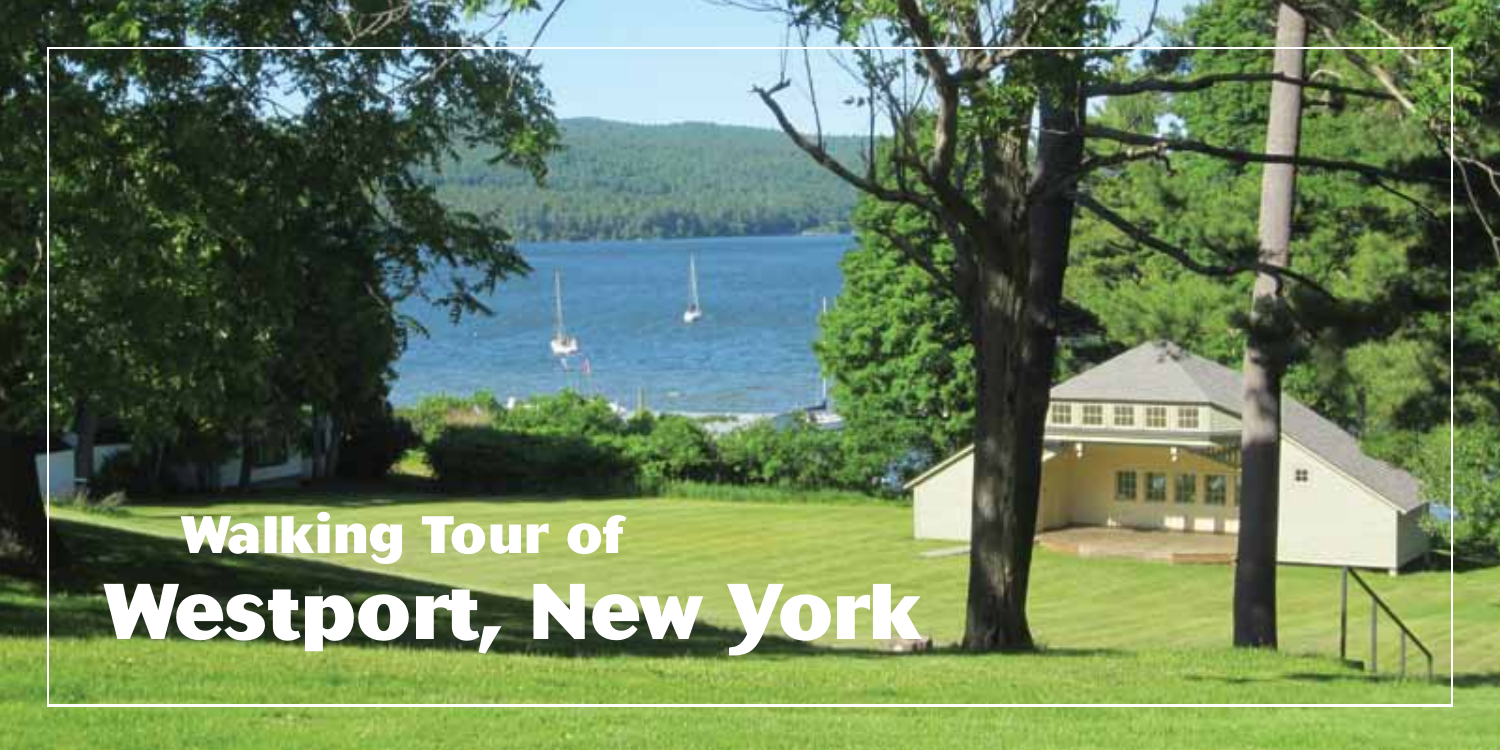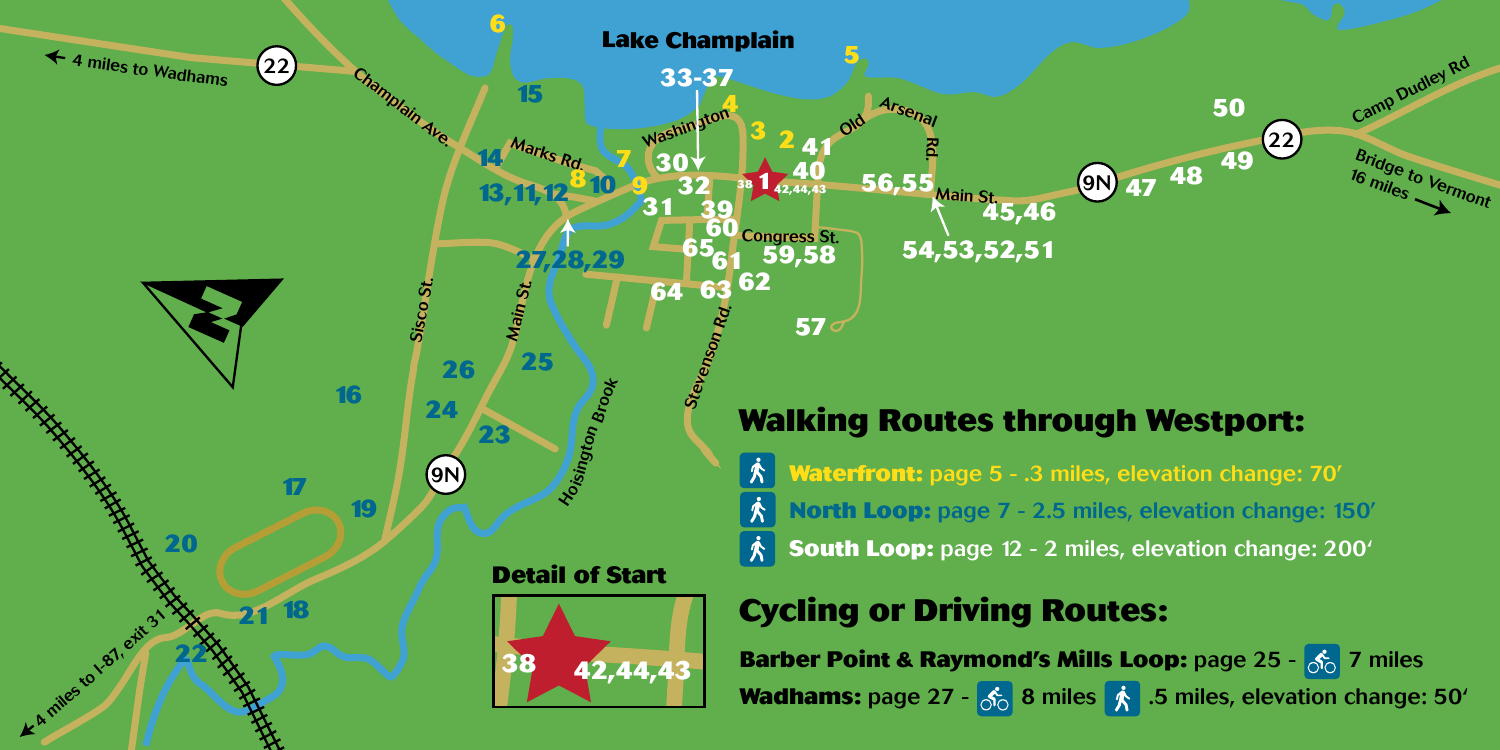

*The historic Baptist Church, built after fire destroyed the first church, now the Westport Heritage House, serves as a visitor information center along the Lakes to Locks Passage Scenic Byway.* Photograph by Virginia Westbrook.

*This tour will guide you through the evolution of Westport from its early industrial and agricultural beginnings to a summer resort that has responded to dramatic changes in expectations for rest and recreation over the course of a century and a half.* 

### **Overview**

Begin the tour at Heritage House, the historic Baptist Church<sup>1</sup> (1877) on Main Street where welcoming ambassadors, exhibits and video interviews offer the best introduction to Westport. Cross the street to Ballard Park to get your bearings.

The view from **Ballard Park2\*** embraces Lake Champlain, the life blood of this town, the source of its prosperity, identity, and even its name. Westport grew outward from this intersection in a pattern visible in the style and form of the buildings along this self-guided tour. Federal and Greek Revival-style houses occupy the nearest lots. Mid-nineteenth-century homes filled in spaces between earlier buildings, and spread out beyond the town center. The fire of 1876 destroyed all the buildings on these two central blocks, so structures at the center of town date from the last decades of the nineteenth century.

*Sponsored by the Westport Chamber of Commerce to commemorate the 250th anniversary of William Gilliland's pioneer settlement in 1765 and the Bicentennial of the Town of Westport, founded in 1815.*

**\*** Indicates site of historic marker. Homes are identified by name or by original owner, where possible, with construction dates in parentheses. Superscript number is the man number construction dates in parentheses. Superscript number is the map number.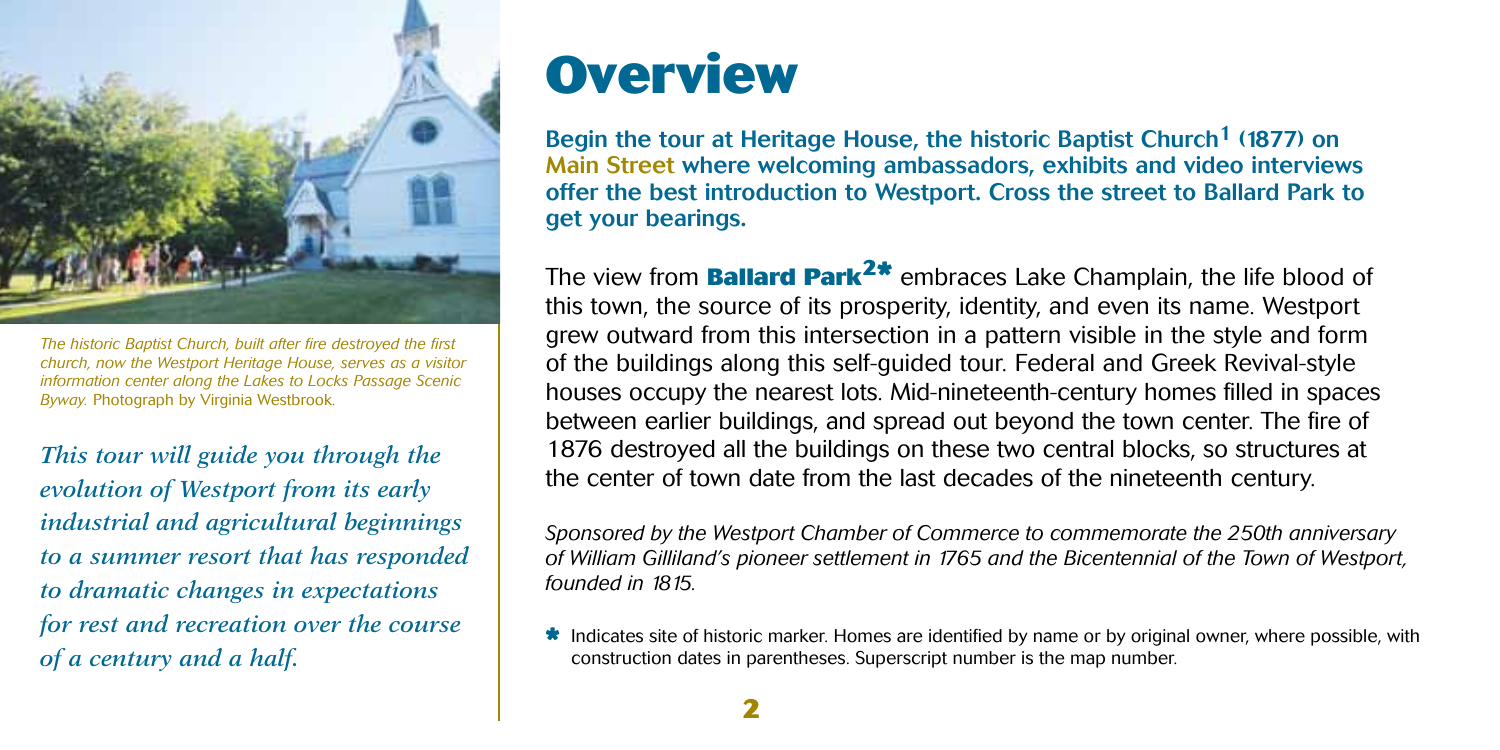## **Architectural Style Guide**





#### Federal Style - 1790-1820/40

Primary house form for the first fifty years of the Republic: Simple box with five-bay facade, symmetrical windows, paired end chimneys, decorative moldings, fan lights set in elaborate front door surround.

#### Greek Revival - 1830-1850

Sometimes called the National style; spread by carpenter's guides and pattern books: Pediments and pillars derived from monuments of ancient Greece to invoke the roots of democracy simplified to cornices in vernacular versions, porches or porticos supported by columns, doorways flanked with side lights & often transom lights.

#### Gothic Revival - 1840-1860

First of the Romantic styles to supplant Greek popularity, drawing on Medieval design vocabulary. Introduced by architects in style books: steeply-pitched roofs & steep gables with decorative bargeboard decoration, windows extend into gables, can have pointed arches or molding caps, one-story porches common with flattened gothic arches.

#### Italianate - 1840-1875

Romantic style derived from Italian forms: two or three stories, low-pitched roof with overhanging eaves supported by decorative brackets, often in pairs, narrow windows, often in pairs with large panes, with elaborate crowns, square cupola with large panes or tower not uncommon.



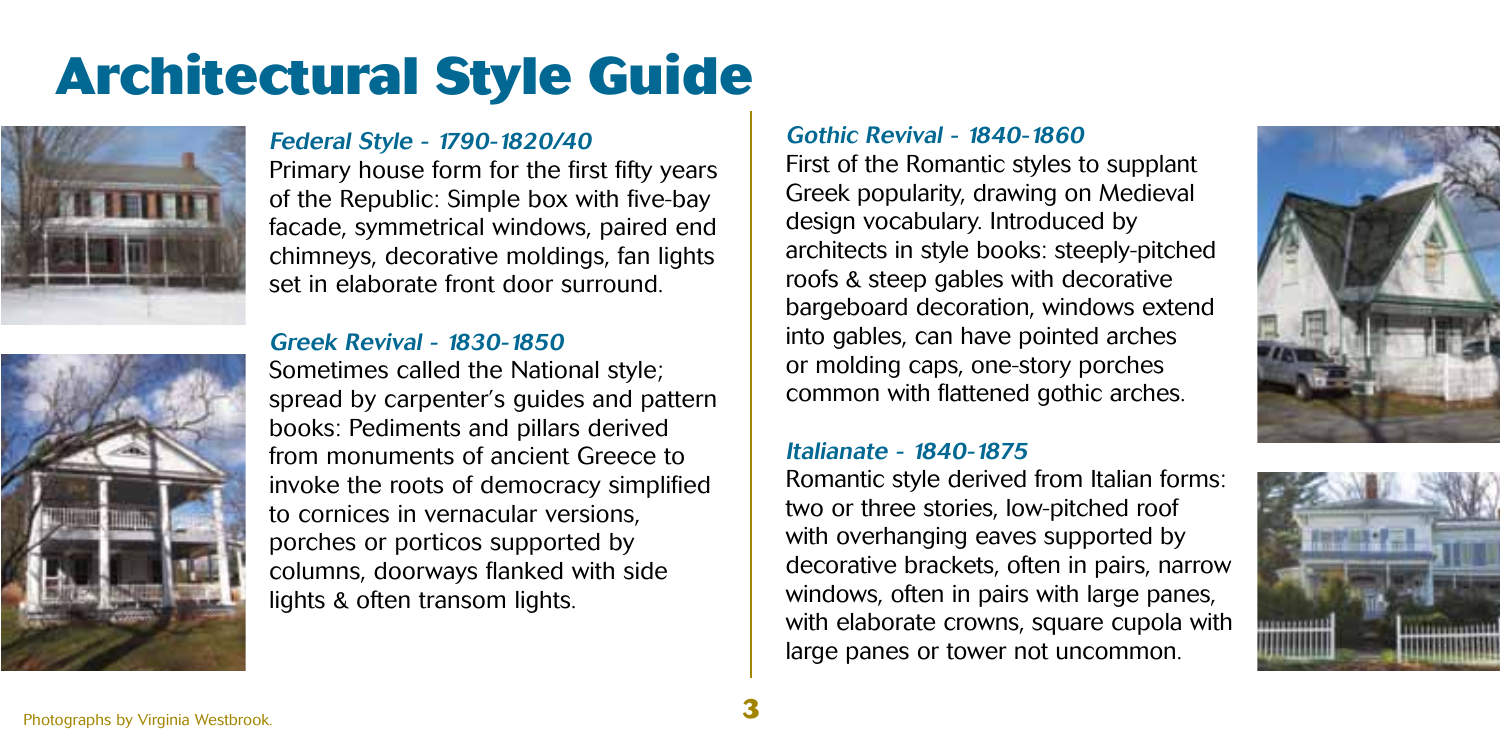



#### French Second Empire - 1855-1885

Stimulated by exhibitions of the latest French architecture in 1855 and 1867, this style is characterized by a Mansard (dual-pitched, hipped) roof with overhanging eaves supported by brackets, narrow windows with elaborate crowns; cupolas and towers are common.

#### Stick - 1860-1890

Draws on Medieval English building traditions with steep-pitched gables and overhanging eaves with exposed rafter ends; emphasis on decorative treatment of wall surfaces interrupted with boards ("stick") applied in horizontal, vertical or diagonal patterns.

#### Queen Anne - 1880-1910

The most exuberant and most popular of the Victorian styles with an asymmetrical plan and façade with dominant front gable, steeplypitched roof, patterned shingles, towers, singlestory porches with spindle work decorations or grouped columns.

#### Colonial Revival - 1890-1955

Expression of renewed interest in American antiquities triggered by the Centennial Celebration (1876): Symmetrical façade; accentuated front door, often with crown supported by pilasters or an entry porch with pillars; windows often in adjacent pairs.

#### Bungalow - 1900-1935

Favorite form for early twentiethcentury residential neighborhoods: one and a half stories, low-pitched roof with broad overhanging eaves, large front porch with columns supported on masonry piers.

#### American Four-square - 1900-1920

Two story four-square plan with low-pitched, hipped roof with front dormer; styling varies, but Colonial Revival most common; broad porch supported by columns; entry either centered or off to one side.





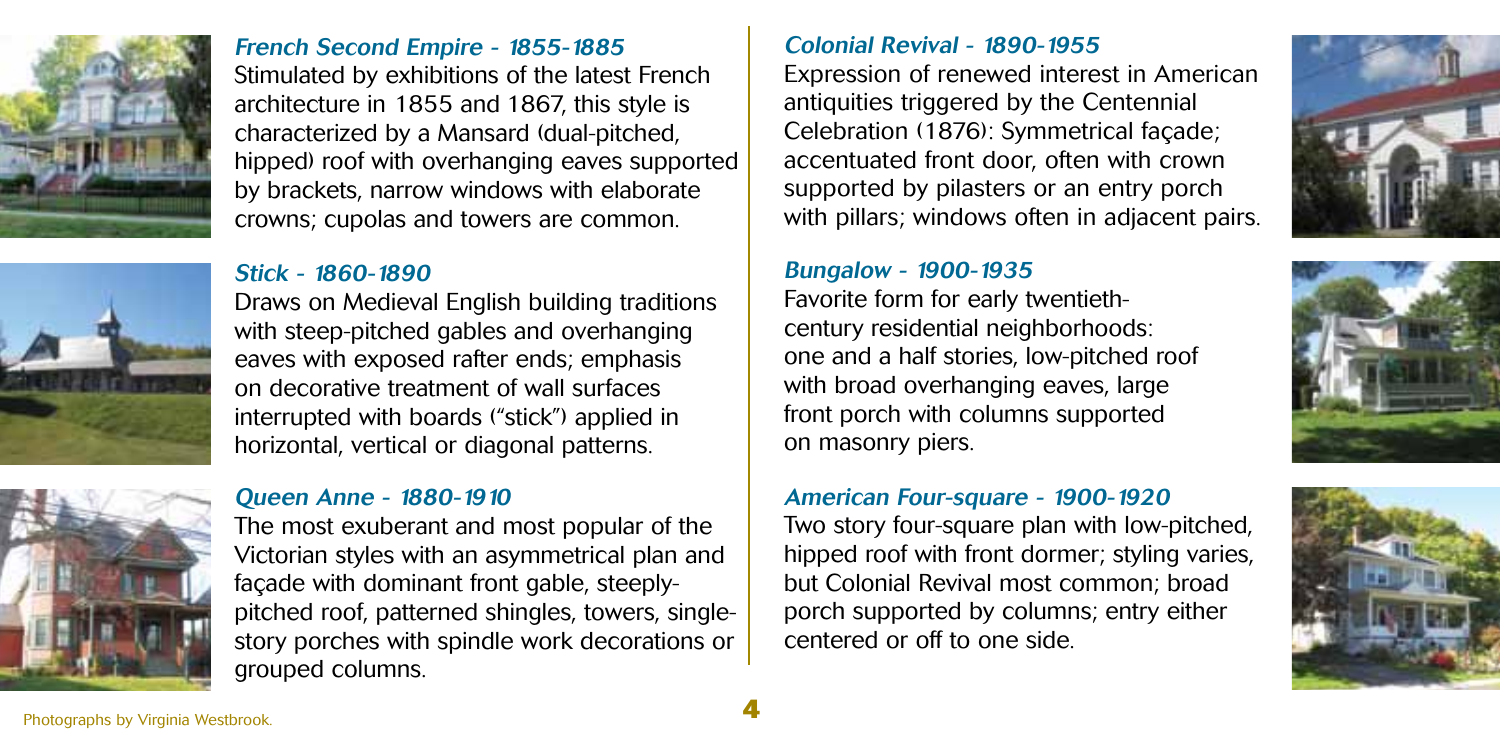

*The house built by David Clark (1875) overlooks freight houses and sheds at Clark's Wharf, c.1930.* Raymond C. Clark photograph courtesy of Bill Johnston.

*When James Allen owned the steamboat wharf (1854-1870), he created a channel so he could float supply boats up to the rear of his store located on Main Street, at lake level on the south side of Hoisington Brook. Washington St (formerly Mill St) follows the course of Allen's mini-canal.*

### **Waterfront**

#### **.3 miles -** Walk down Washington Street to the Marina.

 aymond Clark, whose family owned the wharf for two generations, called this "dock hill." He was born in his grandfather **David Clark's**  aymond Clark, whose family owned the wharf for two generations, called this "dock hill." He was born in his grandfather **David Clark's** house,<sup>3</sup> (1875) on the right just above the Marina. The Clark family traded in lumber, coal, brick and other building materials.

Westport's first wharf, at the foot of Washington Street brought the goods of the world to Westport and the products of Westport to the world for more than a century. Its name changed with the proprietors, but the activity never flagged. Ferries carried passengers to and from the Vermont shore. Canal boats brought loads of coal and left with lumber, iron, bricks, wool, hay and other farm produce. Steam-powered "line boats" stopped here on daily runs from one end of the lake to the other, or on excursions filled with holidaymakers. The *Ticonderoga*, the last great steamboat on the lake, came home to this dock every night from 1907 until 1924.

When the Clarks sold the dock to Giroux & Adams (1939) almost all commercial boat traffic had ceased, but recreational boating was on the rise.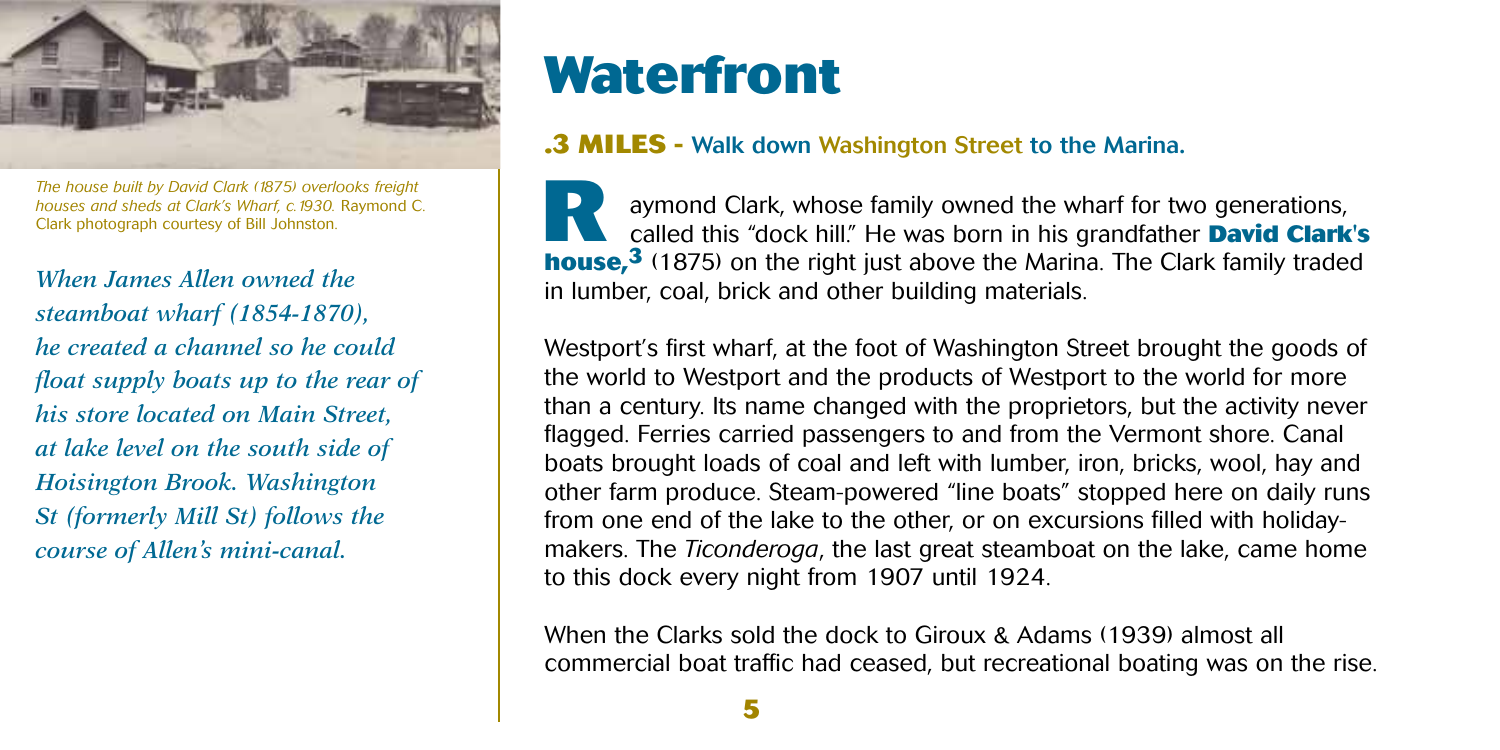The new owners replaced the buildings with a large storage shed for personal watercraft (1941). They built a marine railway, repaired the cribbing and added a broad boardwalk around the building. Three changes of ownership later, the Carrolls have created a fullservice **marina4.** They replaced the marine railway with a travel lift, added shower facilities and renovated the arch-roofed "hanger" as a mechanic shop, marine store, offices and a restaurant serving boaters and summer visitors. The Westport Marina commands a view of many shoreline features.

To the south (RIGHT) of the Marina stood the Norway Furnace (1869). The Lake Champlain Ore and Iron Company planned to build a tram road to bring ore from the Norway Bed, in the Iron Ore Tract, five miles away, but the enterprise was soon abandoned (1871). Fifty years later, a group of investors hired architect Russell Whitehead to design a Yacht Club alongside a **new dock5** (1939). Regattas, swimming events, dances, and costume parties kept summer folks well entertained. The building burned (1982). Today the traditional French Bistro du Lac offers dining in a replica building on the dock in summer.

To the north (LEFT), the other **commercial wharf6,** built by Ebenezer Douglas (1828) extends far out into the lake. Douglas built a brick store above his dock. He also made potash, dealt in lumber and operated cargo vessels. D.L. Allen extended the dock to its present length when he bought it (1845). D. F. Payne bought it from Allen (1880) the same year that he added a fourth hearth to his forge at Wadhams Mills.



*Courtesy of the Gretna Longware collection, Adirondack History Museum.*

*When Daniel F. Payne bought this wharf, he controlled most of the iron and lumber production at Wadhams Mills along with interests in "rolling and slitting" mills and the nail factory near the ferry dock in Essex. Business at the wharf slacked off after Payne turned his attention to producing electricity (1904).*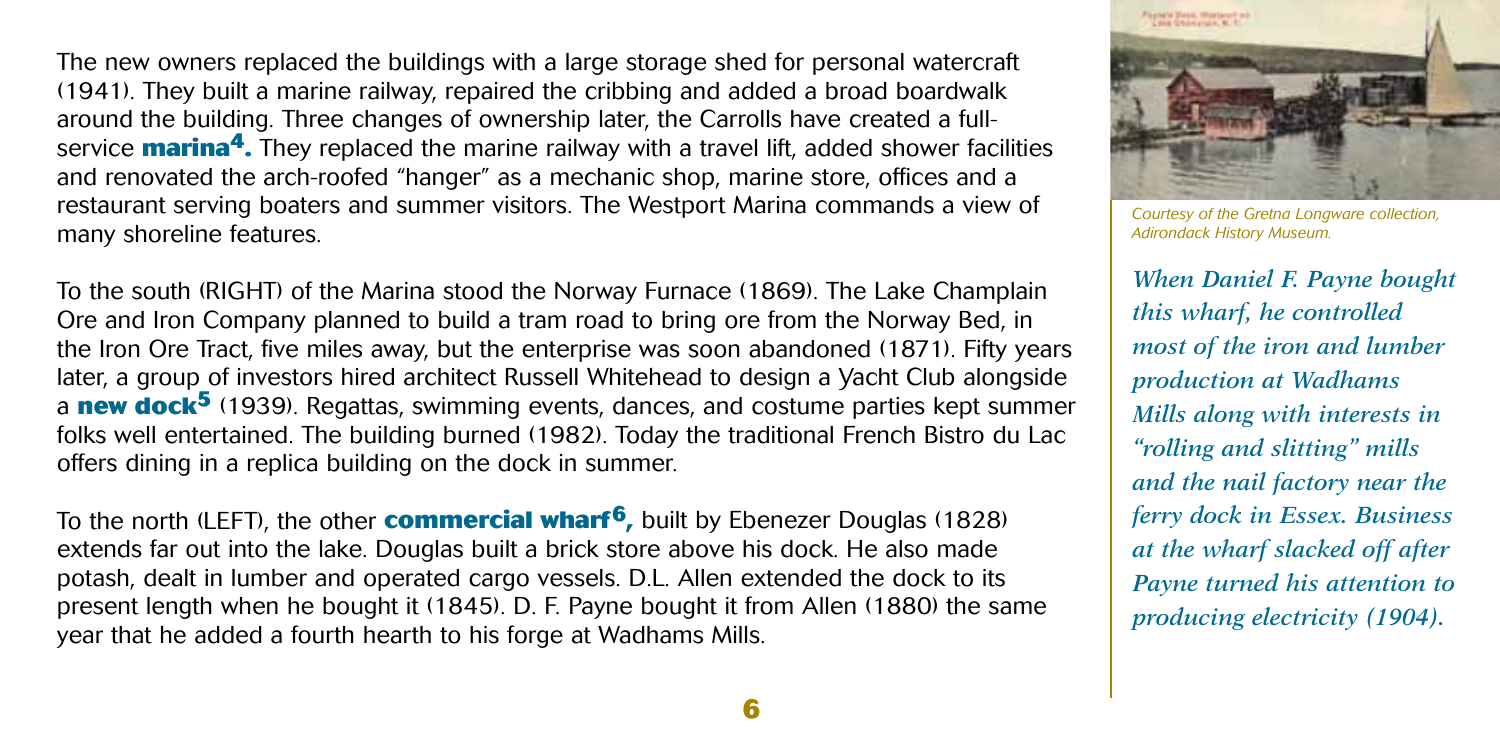

*Elizabeth Lee leads tours around Westport. Here, she examines the Sisco Furnace ruin at Normandy Beach Club.* Photograph by Virginia Westbrook.

*The base of Sisco Furnace (1847) still stands. It could produce up to nine tons of pig iron per day with a continuous blast that lit up the bay at night. The company town, called "Jacksonville," included worker housing, offices, a store and homes for Mr. Jackson and the company book-keeper.*

David Erit rebuilt the dock (1920), dredging a channel out into Northwest Bay so he could run a steam ferry across the lake to Arnold's Bay. A few years later (1929) the Lake Champlain Bridge, joining Crown Point with Addison, Vermont, put most of the ferries on the south end of the lake out of business.

Across the bay, the Sisco Farm hosted religious camp meetings before the iron furnace left its mark on Furnace Point. Camp Normandie hosted campers there for many years before it became a family resort.

Walk north along the lake shore. At Lee Park<sup>7</sup>, where Hoisington Brook meets the lake, cross the pedestrian bridge under the James Bridge to explore the quiet, shady nature trail.

No evidence remains of the mills that once stood by this stream, named for the man who created two ponds for impounding water to run the mills. Barnabas Myrick operated a saw mill, a tannery, and an ashery that produced potash, a key cash crop in the early nineteenth century. He also owned forges in Wadhams. **Myrick** built his **house8** (1818), on the hill at the corner of Main Street and Champlain Avenue. It served as the Union School (1864) for twenty five years, until the Town built a "new school" (1889) below the Federated Church.

Climb the slope to Main Street, by the Lee Park monument.\*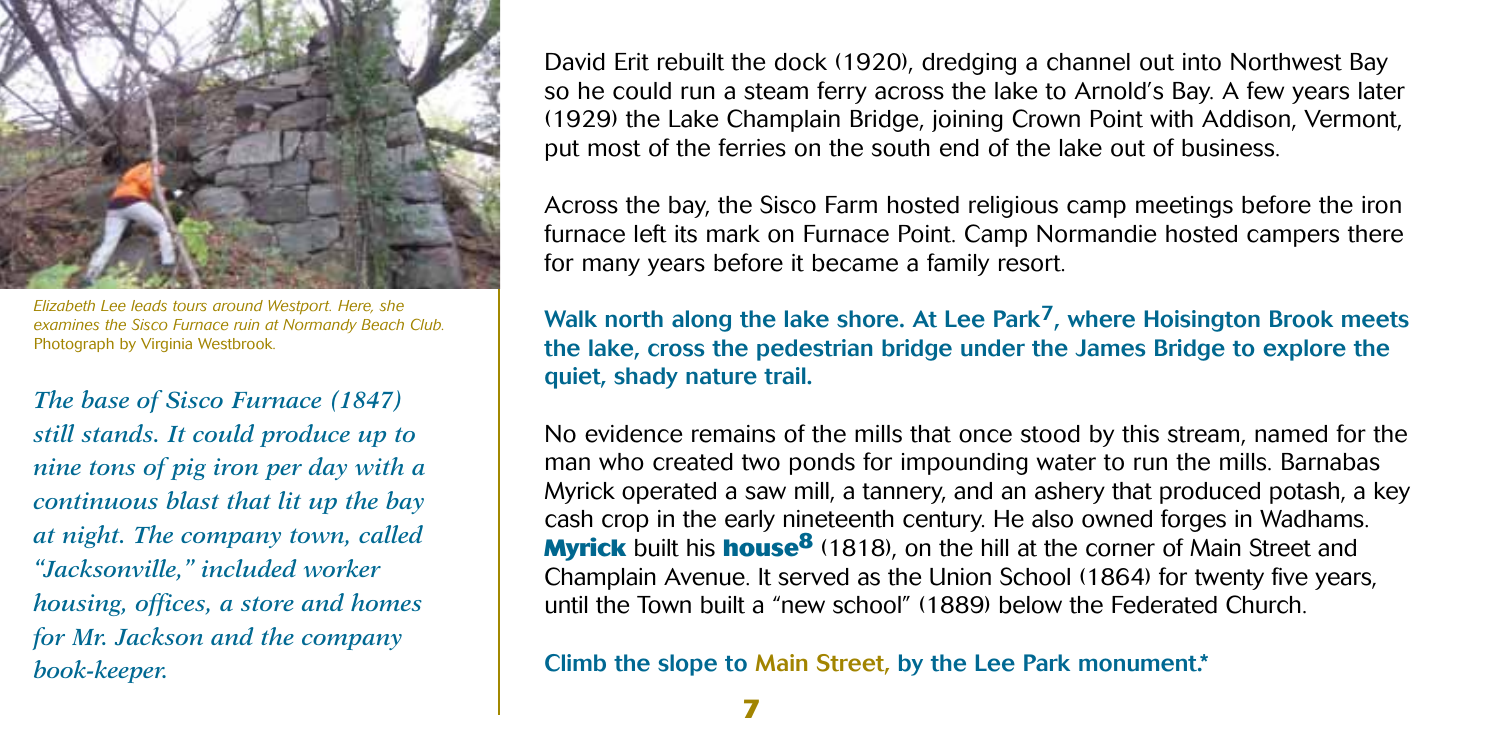Take a moment to observe how geography has shaped this community. Hoisington Brook forms a natural divide, marked by the bridge. The waterpower potential of the brook determined that industry would locate here. The two wharfs determined where freight would arrive or depart. As a consequence, Westport developed two commercial centers, one on either side of Hoisington Brook.

The stones facing the highway bridge came from the earlier stone arch bridge, replaced in 1978. **James Bridge<sup>9</sup>** is named for Dora James, who ran the nearby Lee Park Restaurant for many years.

At this point, you can choose to turn left to follow the North Loop along Champlain Avenue, and up to the Fairgrounds and Depot (2.5 miles) or go right (and turn to page 14) to follow the South Loop down Main Street (and back) and around Orchard Terrace (2.3 miles).



*The stone grist mill rose three stories up from its wharf at lake level. The shoreline section of Washington Street, formerly Mill Street, follows the course of James Allen's delivery canal. Photograph courtesy of Bradamant Realty.*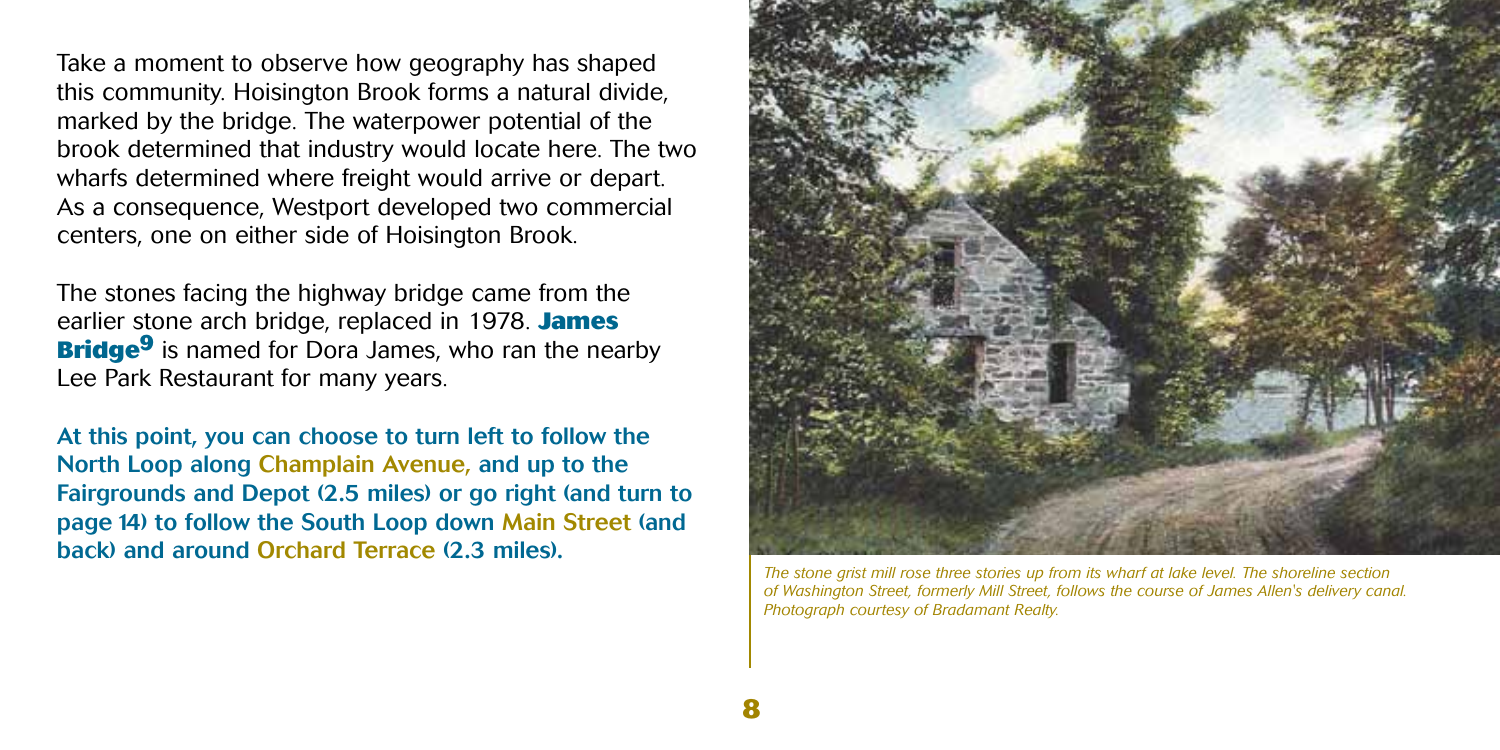

*Firemen hung wet hoses in the tower of the "Old Hose House" to dry them after a fire. The bell that hung in an adjacent belfry was moved to the new fire station (1960) on Champlain Avenue.*  Photograph by Virginia Westbrook.

### **North Loop**

#### **2.5 miles -** From the bridge, proceed north up the Main Street hill.

 he rambling structure at the corner of Marks Road has a long history of service to travelers, beginning as a wheelwright shop. Mell Lott ran a **stable and livery<sup>10</sup>** (c. 1900) here in the early years of the twentieth century, with a **stand livery<sup>10</sup>** (c. 1900) here in the early years of the twentieth century, with a wagon painting and repair shop in the loft and a blacksmith shop out back. It served as a gas station until 1996.

#### Turn right on Champlain Avenue.

Richards & Weed's Hotel, a very popular public house, dominated this commercial district for many years. After it burned (1893), small shops quickly filled in the empty space. A real estate office next to **Ernie's Market11,** housed the telephone switch-board for a time. **Chazy-Westport Telephone Company12** built their first building (1958) to handle the "new" dial phone system. They added a new wing (1971) when long distance direct dialing came in. Farther along, the **Town Office Building<sup>13</sup>** (1928) hosted school events and basketball games, movies and roller skating. Built by the Lake View Grange (no. 970), this building had the largest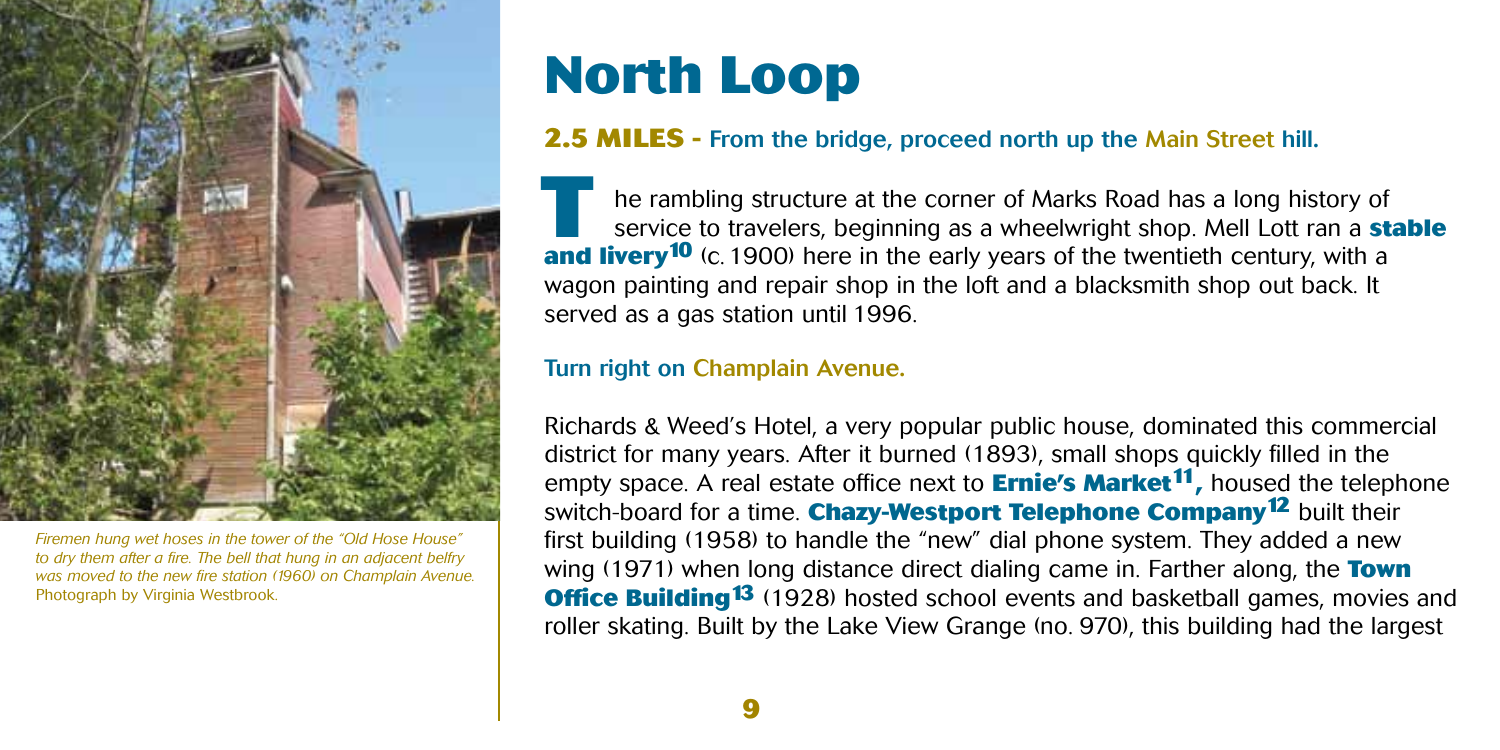meeting room in town, hosting public functions, school plays and even basketball games.

Further down the street, the high-style Italianate **D. L. Allen store<sup>14</sup>** (1878) just beyond Marks Road was built two years before he sold his wharf to Daniel Payne. A later owner, David Erit, also ran the store and wharf together, in the 1920s.

#### Turn down Marks Road.

At the bend in Marks Road, Fleur de Lys Lane takes its name from the **Marks' "Cottage"15** at the end. William D. Marks built this summer home with his wife, Jeanette Holmes, who came from France. An underground passage from the lake shore to the cellar has given rise to many stories of hiding runaway slaves, or perhaps bootlegging. More likely, the tunnel was dug to move coal directly from a barge to the basement when Marks' daughter, Jeanette, installed a furnace (1938). Jeanette Marks taught for many years at Mount Holyoke College. She retired here with her

companion, Mary C. Woolley, who had served nearly forty years as President of the College. Both are buried at the rear of **Hillside Cemetery25** on upper Main Street.

Return to Main Street, turn right and walk to the intersection. Note that Sisco Street aligns with the road to the wharf. Proceed up the hill to the school and fairgrounds.

This was a very busy intersection when the wharf was in business, a century ago. Wagons loaded with cargo lined up, waiting to unload, reloaded and carried inbound cargo away.

Near the top of Sisco Street, **Westport Central School16** (1932-33, 1953-55) occupies a prominent place in both the geography and the history of the community. From the beginning, Westport ensured a basic education for all children, who could attend the nearest District School, but instruction past the eighth grade was limited to students within reach of the Union School, in the village. The Central School brought them all together at last, with reliable transportation to get them there, in the midst of the Great Depression.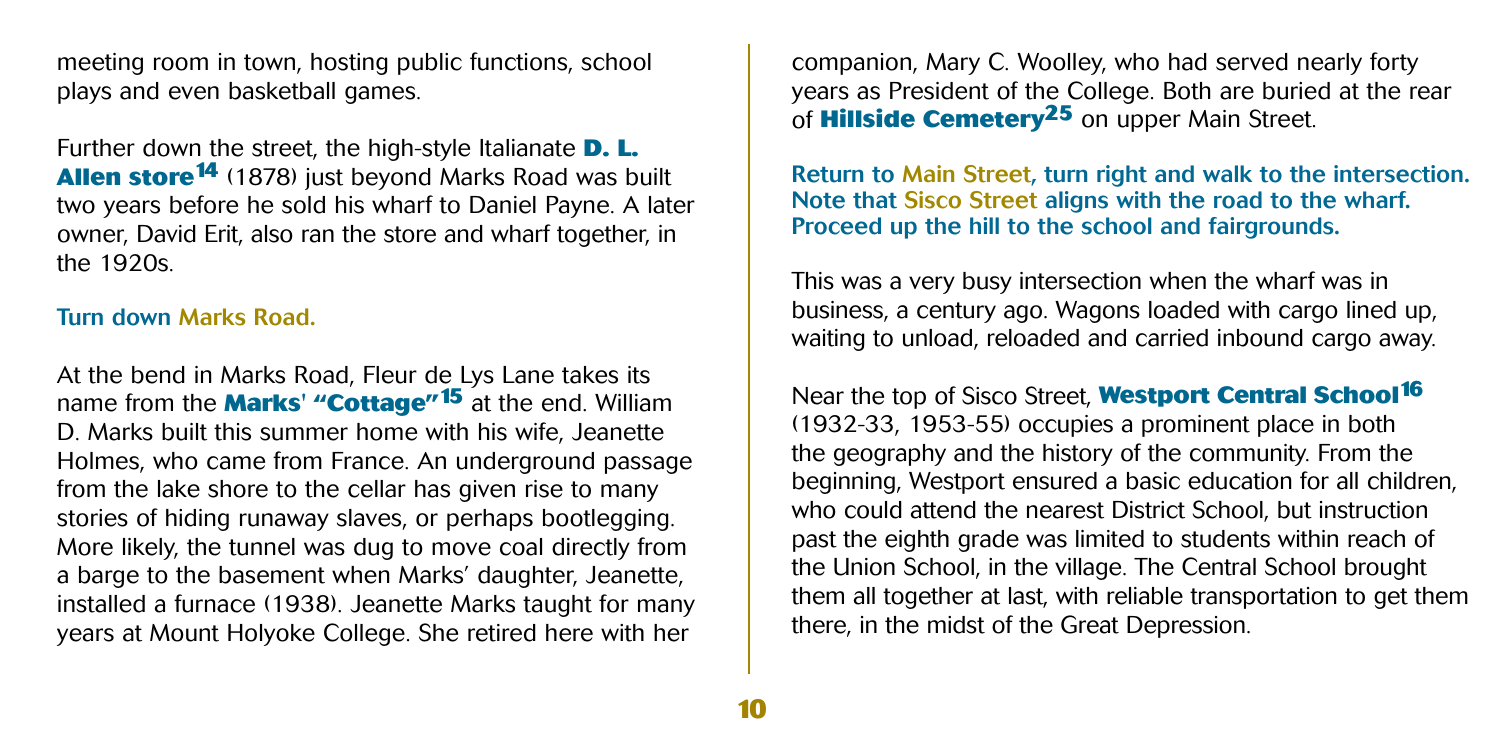

*Horace Moses made a gift to Essex County of the Junior Achievement Building19 (1924), to instruct young people in manual arts and crafts. Cooperative Extension and 4-H programs have their home here*. Photograph courtesy of Westport Library.

*Agricultural Extension agent, Ray Bender, grew a test crop of Trefoil seeds in 1938. It proved so well-suited to the heavy soils of the Valley that farmers formed a cooperative (1948) to market seed. The business did well for many years until Red River farmers in North Dakota undersold the Champlain Valley.* 

### **Agrarian Enterprises**

 he Essex County Fair moved to this location in 1885, following fifteen years down by the lake on Old Arsenal Road. Amidst the excitement The Essex County Fair moved to this location in 1885, following fifter years down by the lake on Old Arsenal Road. Amidst the exciteme of fair-time, with games, rides, gypsy fortune tellers and the rest, no one has ever lost track of the point of the fair: improvements in agriculture, particularly livestock breeding. The harness track recalls the investment Essex County farmers made in breeding Morgan horses, called "the Black Hawk horses" after the original sire. **Floral Hall17** (1885), listed on the National Register of Historic Places in 2005, has hosted exhibits of women's handiwork and cookery acumen for four generations.

#### Cross Main Street and walk towards the railroad overpass.

Commercial agriculture activities clustered near the railroad, adjacent to the fairgrounds. The **Champlain Valley Mill18** (1952), next to Spooner's Garage, began as the seed mill for the Champlain Valley Seed Growers Cooperative when Birdsfoot Trefoil had become the new cash crop for Essex County farmers. The Cooperative sold the mill to Sam Sherman (1985) who has since developed the largest Certified Organic mill in the Northeast, producing fine flour and cracked grain from many organic grains.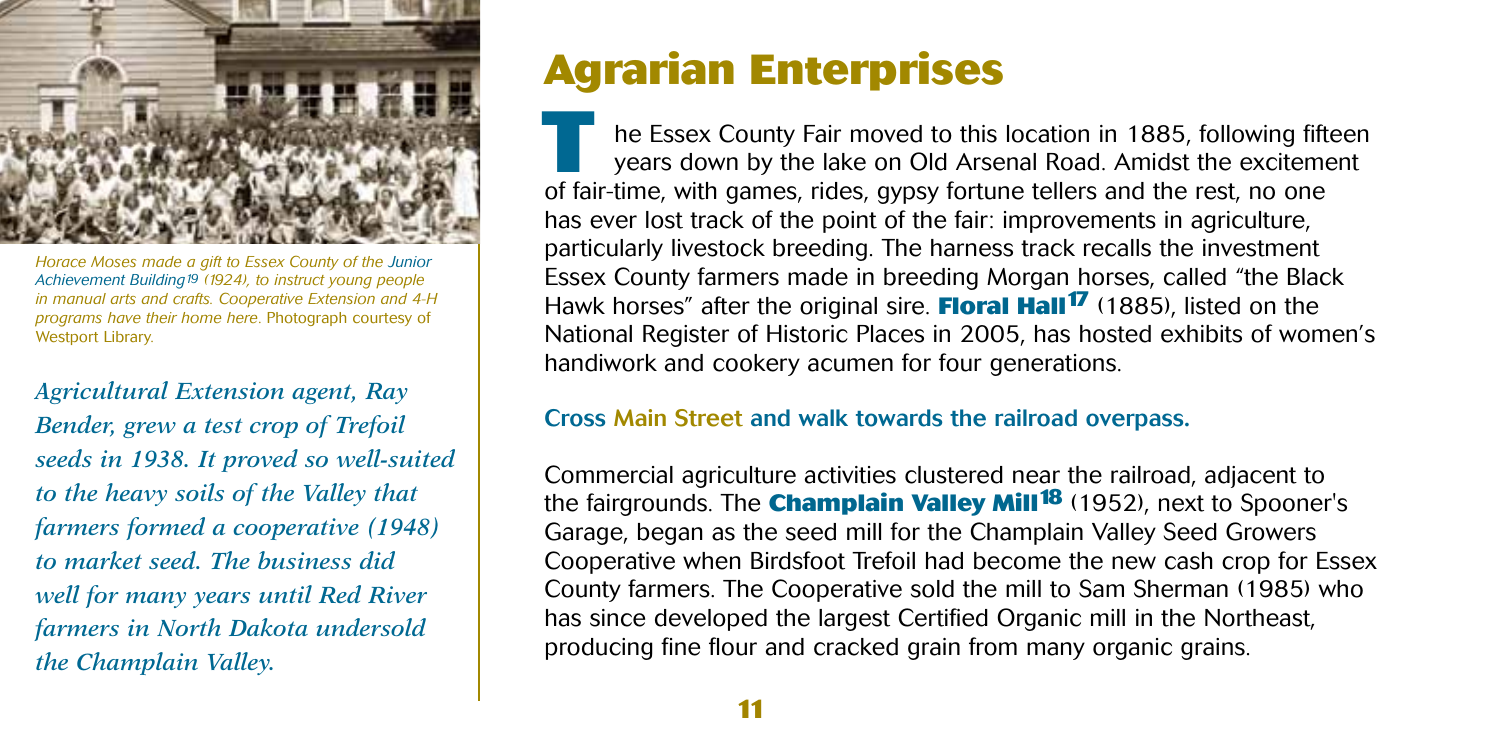Across Main Street, at the far end of the fairgrounds, a low tile building housed a Veterinary **Hospital & Wildlife Rehabilitation Center20.** Thomas Lee built a bottling plant on the site (c. 1900) to market Westport Mountain Springs water for shipment to guests of the Westport Inn. Just before the overpass, the **Westport Hotel21,** built as The Gates (1876), has been accommodating travelers since the railroad came to town.

The stick-style **railroad Depot22** (1876) on the other side of the tracks stands as a monument to cooperative community historic preservation. For sixty years, three or four trains each way, per day, stopped in Westport. Passengers disembarked from New York, Albany and Montreal, bound for holidays in Westport, Elizabethtown or Lake Placid, or headed to the landing to catch a steamboat. Train travel then gave way to automobiles. When passenger service lapsed (1971), the Delaware and Hudson Railroad Company sold the building to the AuSable Chasm Corporation to use as a museum. But moving the building cost too much, so Town Supervisor, Walter P. Huchro, offered to buy it back for a dollar.

Mr. Huchro and the Westport Historical Society had in mind a museum and visitor center. Others in town saw more dramatic possibilities. All combined their efforts. By the time Amtrak resumed passenger service, the dream of a Depot Theatre was taking shape. The baggage shed became a theatre for summer plays and readings and the passenger lobby a gallery of local artists' work.

Retrace your steps and continue straight on Main Street.



*The Dairymen's League took over the bottling plant (1927) when the local chapter joined the cooperative effort to get fair prices for milk. The building burned (1943), to be replaced by the current structure (1947), used by the League until it disbanded (1961).* Photograph Courtesy of Betty White.

*The Fairgrounds complex, listed on the National Register of historic places, includes a race track, judges' stand, grand stand and Floral Hall, built in the 1880s, with barns & exhibition buildings typical of an early 20th-century county fair.*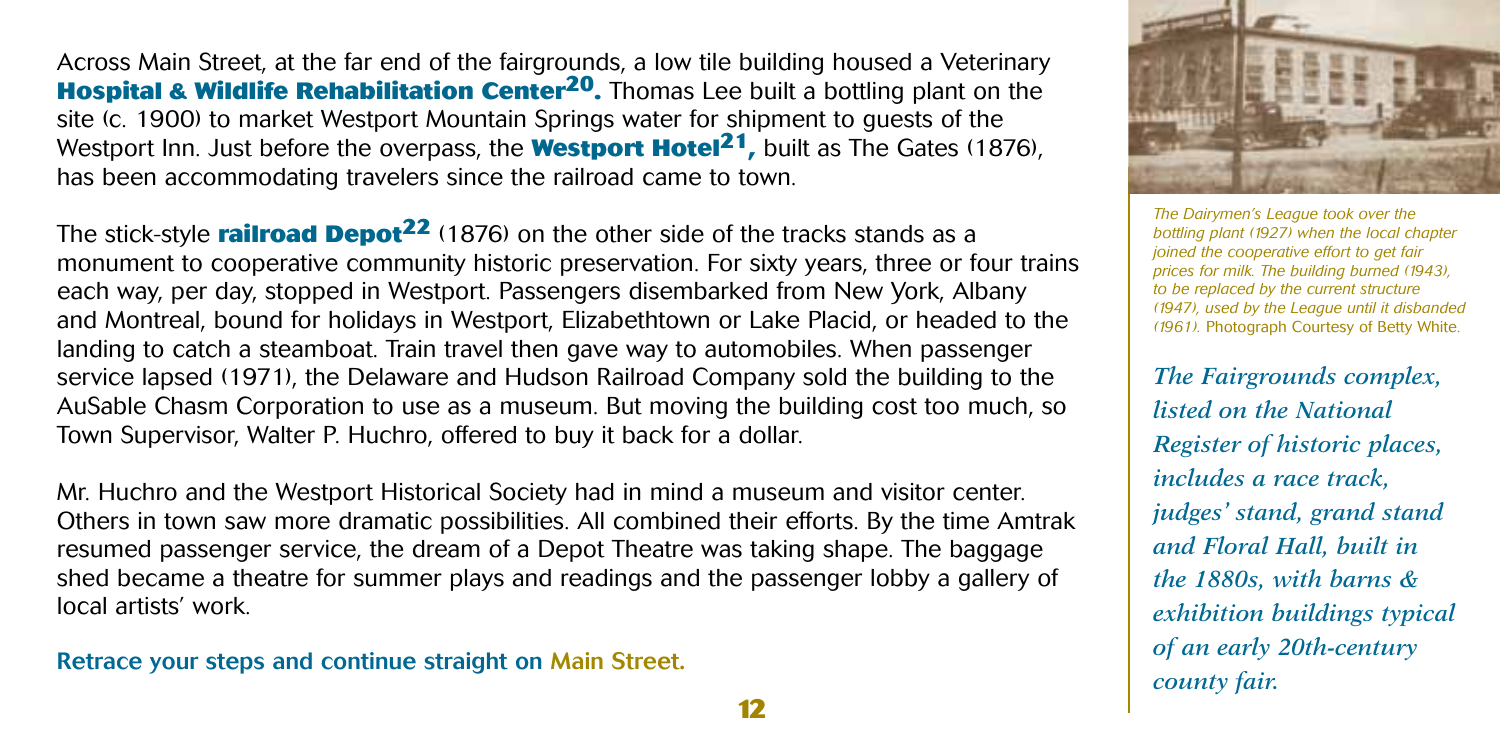

*The Roman Catholic congregation began framing up their church the same year they organized (1857), in the midst of a nation-wide financial panic.* Photograph courtesy of Betty White.

*Three upper Main Street homes, (6615, 6624, & 6536) came from Montgomery Ward's. The Wardway Homes catalog gave each design a name, but accounts from carpenters who put these homes together do not include that information.* 

Commercial and residential structures mingle along this stretch of Main Street. On the right stands the stunningly modern **St. Philip Neri Roman Catholic Church<sup>23</sup>** (1980) that replaced the first church (1880) after it burned. Stained glass windows salvaged from the ruin shaped the architecture of the new church. Across the street, **Father McCarthy Parish Hall<sup>24</sup>** memorializes Westport's most beloved Irish priest. The Catholic cemetery lies behind the church, the protestant graveyard, **Hillside Cemetery<sup>25</sup>, just beyond it. If you wander among the gravestones, you** may find some familiar names, now that you have met so many local folks. **Adams' Hardware26,** on the left began as a retail outlet for the wharf owners, Adams and Giroux. Storage buildings in the rear date from its years as a lumber yard. For three generations this was the "go to" place for tools and building supplies.

Further down, the sidewalk shifts to the left side of the street because the Hoisington Brook ravine crowds the road. **Everybody's Market27,** on the right at the curve of the road, was formerly a Grand Union grocery, and before that, George Eastman's hardware store and Buick dealership. A blacksmith shop came next down the slope, then the **Hose House28,** which has been a restaurant for many years. Philip Gardner's drug store, now the **Westport Trading Company29,** next to the park, had a poolroom downstairs.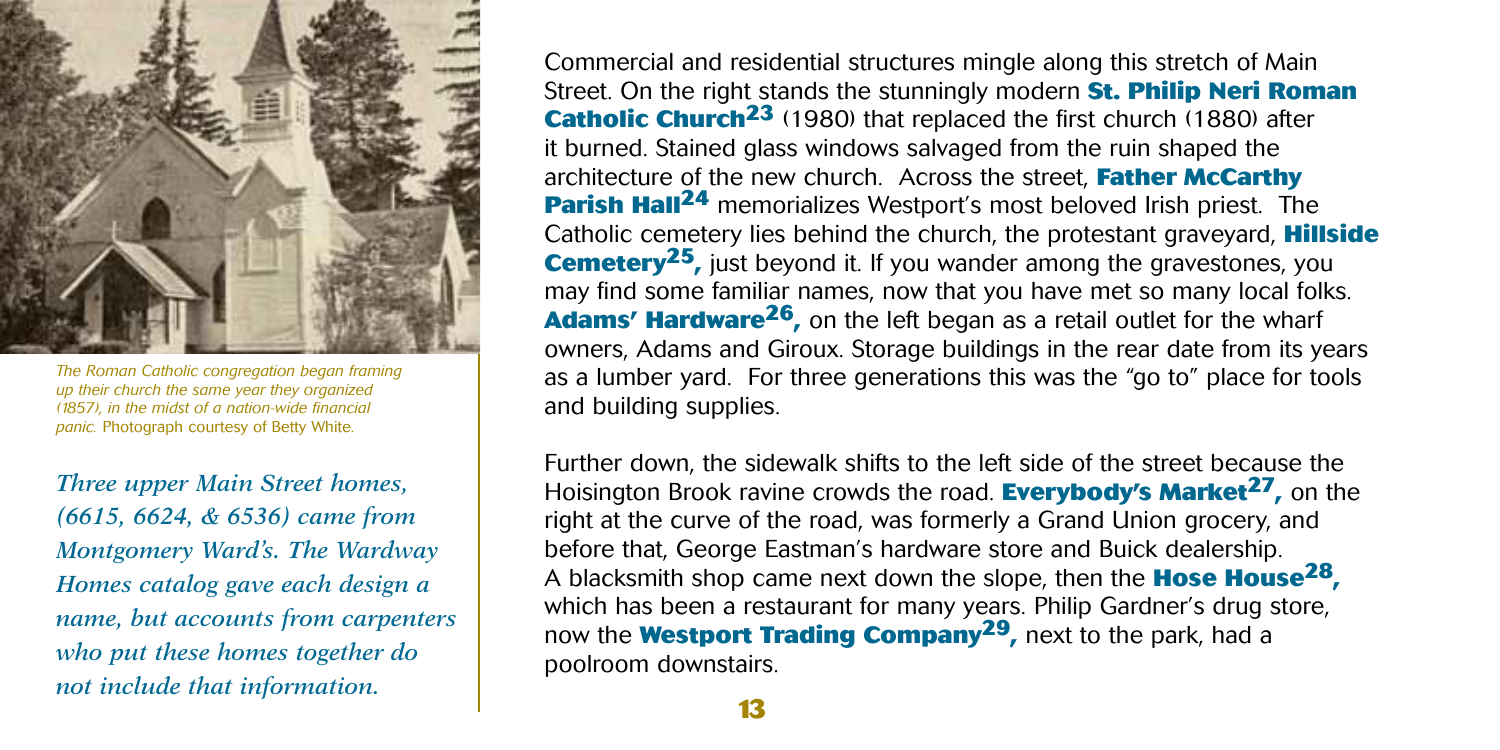### **South Loop**

#### **2.0 miles -** Cross the brook and continue south on Main Street.

efore the new highway bridge went in  $(1978)$ , the road took a sharp turn just south of the head. I liaby we exist a space of the space of the space and of the brook. Highway engineers rounded the corner, smoothed the grade, and efore the new highway bridge went in (1978), the road took a sharp turn just south of the brook. Highway engineers rounded the corner, smoothed the grade, and changed the course of the side street. They also discovered a r not far from the lake shore.

A Methodist Society had been active for twenty years before the members could afford to build a church (1834). The stone came across the lake from Button Island by barge. After the Civil War, the congregation added 20 feet to the east end and built the ornate corner bell tower. The congregation joined with the Baptists to form the **Federated Church30** (1934).

The **brick house31** (1832), on the opposite hill, stood in the path of the 1978 bridge project, but the owner had it moved. Judge Charles Hatch purchased it (1833) from Aaron Mack and lived there until he died (1856). Hatch, one of Westport's "founding fathers," had built the **house next door32** (1825) on the site of his first home. Classic Federal form and style anchors both houses firmly in the earliest stage of Westport history. Many prominent people in town affairs lived in this house: Daniel F. Payne, Melvin Lott, owner of the livery just beyond the bridge and Ben Worman who served as first president of the bank across Main Street.



*The "new school"(1889), located on the hill below the stone church, replaced the old Myrick House with two floors of light and spacious classrooms for both "upper" and "lower" school students.* Image courtesy of Jessica Roemischer .

*The monument to Pastor Cadman\* commemorates the Union Summer Services that brought ministers from all over the country to preach during the summer. (1929-41)*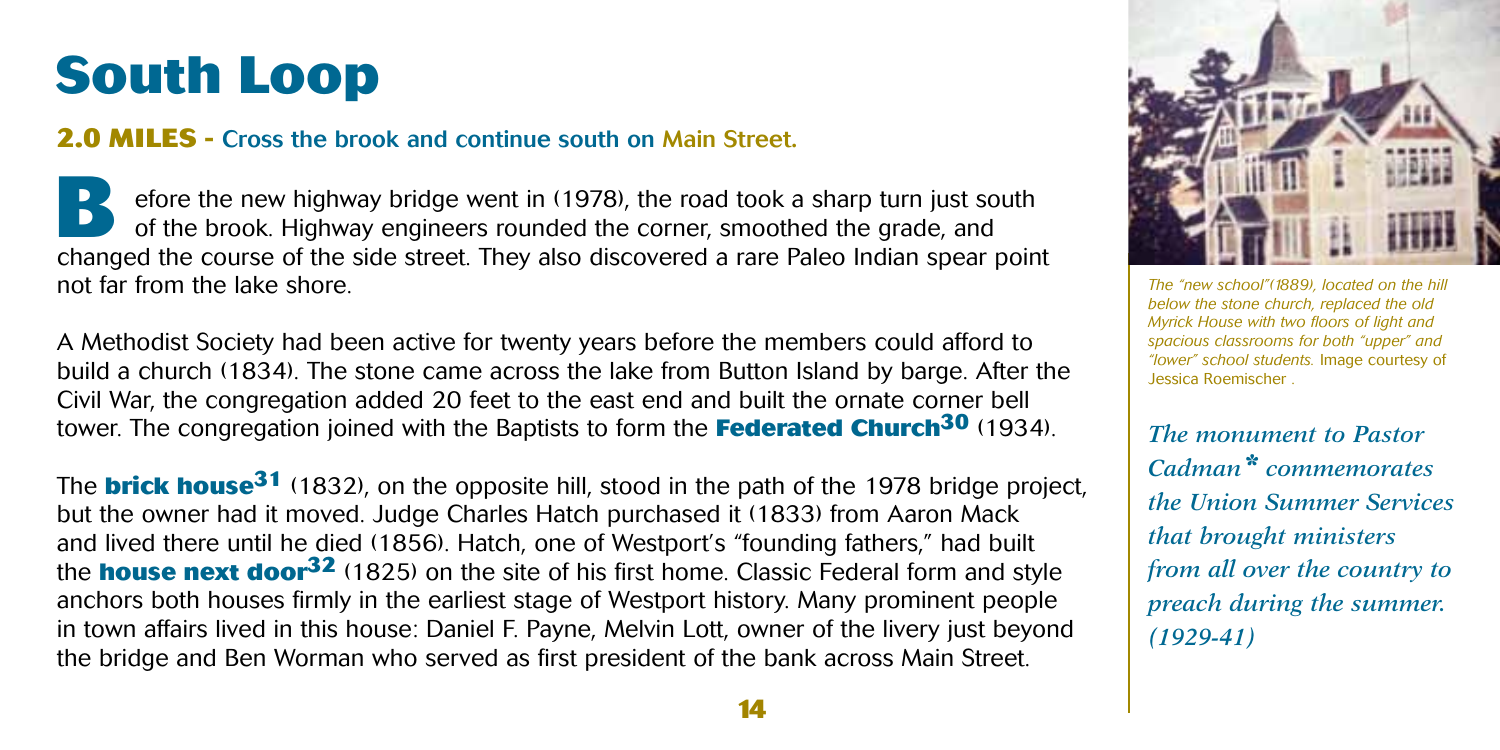

*Image courtesy of Betty White.*

*The fire of 1876 started in the stables of Persons' Lake House, then spread south to the engulf two homes, a tin shop and the Baptist Church before a wind shift drove it across Main Street into the commercial block. The fire of 1936 destroyed four buildings including the ice cream parlor, the post office, a grocery, and a soda fountain.* 

John Tyler Cutting also helped fund the library's Cutting Memorial Hall (1907) because he had such fond childhood memories of the place.

A faux-log structure, built as an **Insurance office33** (1945), the most recent structure on the block, now serves as the office for CATS, Champlain Area Trails. Stop in for information about trails in the area. Next to that stands the only **store34** (1830s-40s) that survived the 1876 fire. The elf-like cap at peak of the roof, supported a pulley for hoisting merchandise. A series of grocery and drug stores occupied the place until a Montgomery Ward catalog store moved in (1967). The first **Lake Champlain National Bank building35** (1908) was originally only one bay wide. This bank merged with the one in Willsboro in 1959 to form Champlain National Bank. After the fire of 1936, the bank had room to add a two-bay addition (1981). After the second fire, Sara Richards built the **one-story brick building36** with its modest decorative cornice.

The choice of brick for the adjacent **three-store block37** (1877) also represents a practical fire deterrent. Italianate design elements firmly date the structure, even if the fire did not. It closely resembles the **Inn at Westport38** (1877), on the opposite corner. Known as "Over the Way" when it was part of the Westport Inn, it served as guest accommodations, a brokerage house an antique store, and also housed musicians from the Westport Inn Orchestra and other hotel staff.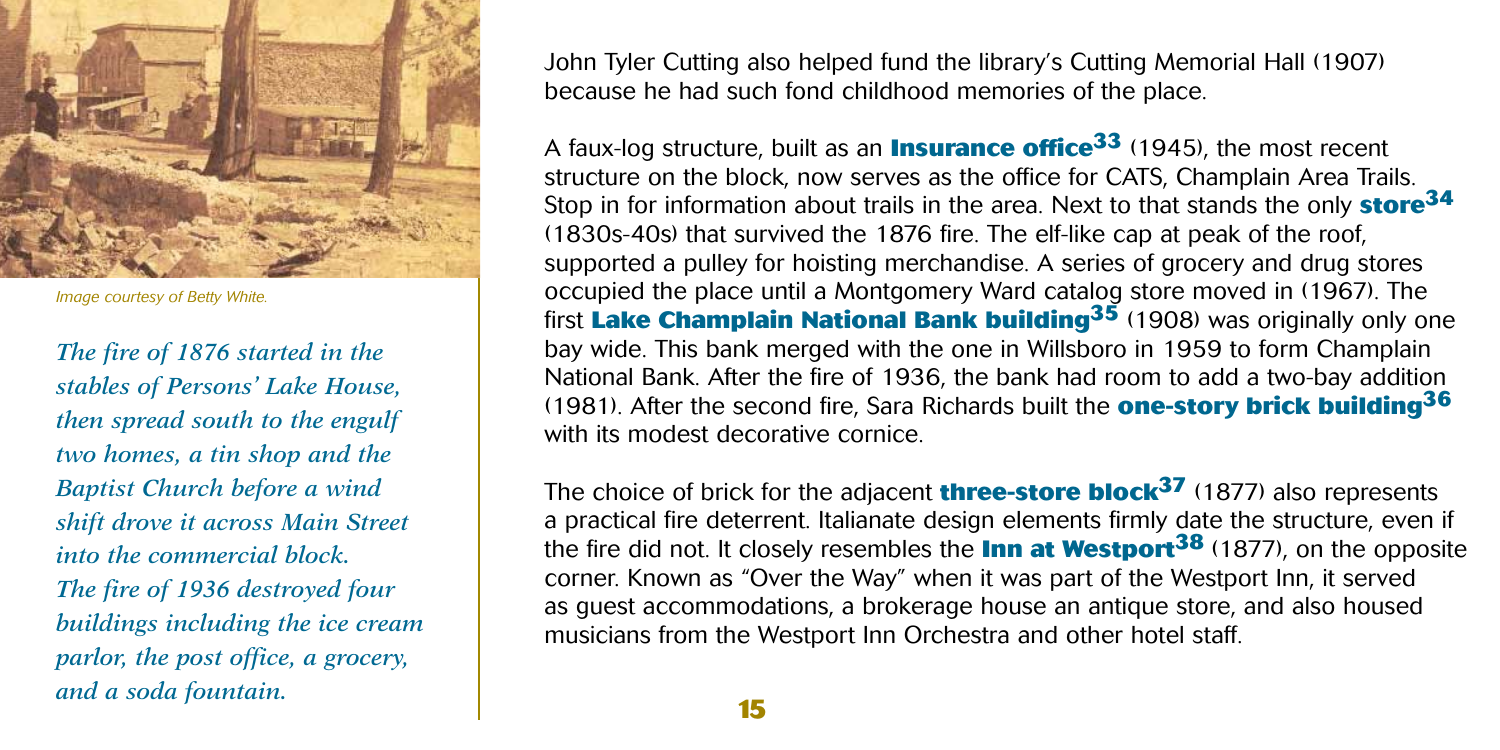The open space on the west side of Main Street also represents recovery from the 1876 fire. Ten years later, Freeborn & Ann Page, who lived in Judge Hatch's house, sold the lot to the Westport Library Association on condition that the open space in front of the new library be maintained as a park. Townsfolk helped to clear the remains of the Person's Lake House hotel. Miss Alice Lee took great interest in the project, assisting with fund-raising efforts for both the **Westport Library39** (1888) and the Cutting Memorial Hall addition (1907). Cutting Hall served as the social center for the town for half a century, hosting Firemen's suppers and Masonic balls, lectures, church fairs, movies and plays, and the Camp Dudley Annual Show at the end of every summer. School sports, social events and commencement exercises took place here until the Central School opened (1933).

#### Return to Ballard Park.

Take a few minutes to enjoy the captivating view of Lake Champlain and the formal garden, beautifully restored by the Trustees of **Ballard Park2** (2002). The Westport Inn commanded this same view of the Green Mountains, anchored by Camel's Hump to the north. Many wealthy guests of the Inn loved the view so much that they, or their descendants, built private summer homes along the lake shore.



Gray's Atlas of Essex County, *published in 1876, details these shops, lost to fire in August of that year, because the information had already gone to press. Photograph courtesy of Westport Library.*

*Wally Huchro was the last of a series of pharmacists to practice in the corner drug store. He kept the store open late during the summer so that staff from the Westport Inn could stop in at the soda fountain after they got off work at 9 p.m.*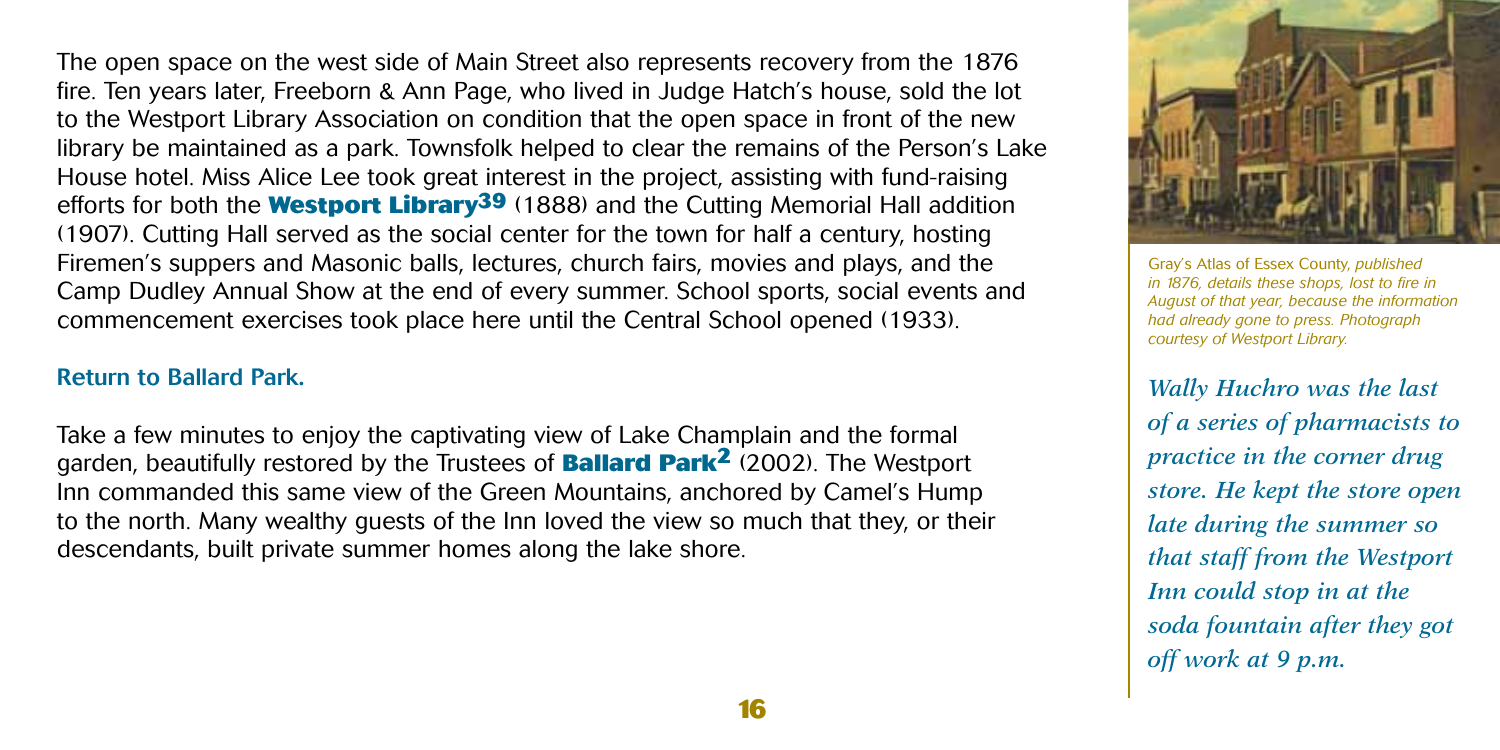

*The Westport Inn rose three stories above its prominent position on the hill, sheltering croquet and tennis courts, on terraces stepping down toward the lake.* Image courtesy of Westport Library.

*Miss Lee's brother, Thomas, had pipes laid to bring water from "Mountain Spring,"at the edge of the Iron Ore Tract down to the hotel. Thomas bottled the water for sale to hotel guests. The waterworks eventually grew into the town water supply.* 

### **Westport Inn**

The Westport Inn, remembered as a lively and glamorous hotel, occupied this entire space for eighty years (1887-1966). The Inn attracted summer guests from all over the world. They came to escape the heat, humidity and dangerous diseases that beset their urban homes. Here, they found comfortable accommodation, fresh food, clean air and a vast array of entertainments. Westport had hotels before this. In fact, the Marvin House, an enlarged version of John Halstead's original tavern, formed the core of the original Inn. But the Westport Inn operated from June to October, catering to wealthy families who could afford to come for a week, a month, or the entire season.

Miss Alice Lee purchased Marvin House in1887 and set about transforming it, and the surrounding property, into a pleasure grounds. She had unsightly buildings on Main Street removed, along with tenements down by the lake left by the Lake Champlain Ore and Iron Company. She hired a series of managers who spent the next decade revising the structure so thoroughly that nothing remained of the Marvin House. They added a dining hall with rooms above, a grand verandah wrapping around three sides of the building, and a music and dance hall. Additional "cottages" were added to the property, along with a boathouse on the lake shore, gardens, tennis and croquet courts, the 6-hole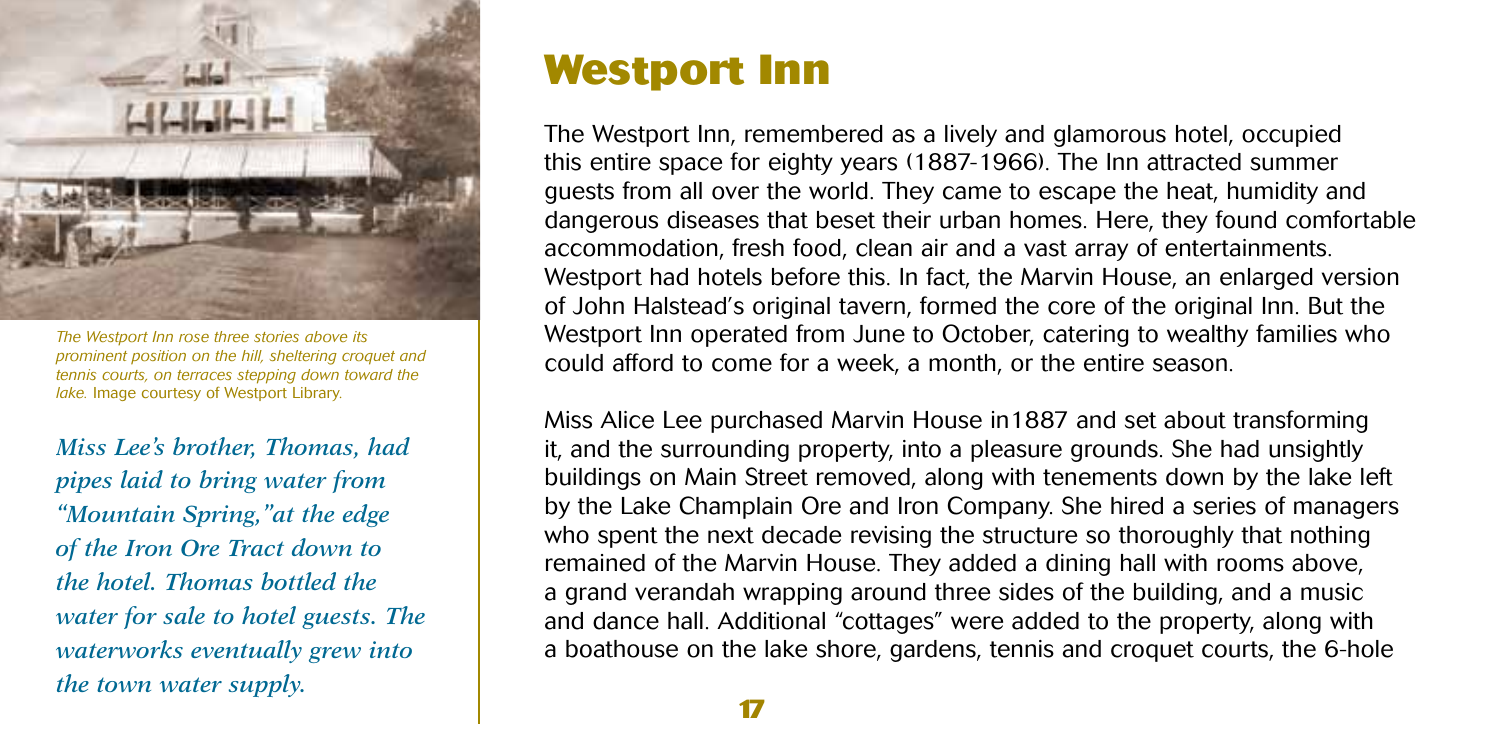Westport Golf Links up above Congress Street and the annex on the other side of Main Street.

#### Walk south on Main Street.

South along Main Street, cottages associated with the Westport Inn still recall the bye-gone grace of that era: **Garden Cottage40,** just beyond the restored gardens, at the corner of Old Arsenal Road and, behind it, **Knolls Cottage41, The Gables42,** next to Heritage House and, at the corner of Liberty Street, the **Corner Cottage43** also known as the Music Room after the music wing of the Inn was moved to the rear of the Golf Links Club House. A carriage shop run by J. N Barton occupied this corner in the mid 1800s. The front half of the building served as the Club House for the Golf Links.



*Westport Inn Boathouse provided design inspiration for the Ballard Park performance pavilion, pictured on the cover of this tour brochure.* Photograph courtesy of Westport Library.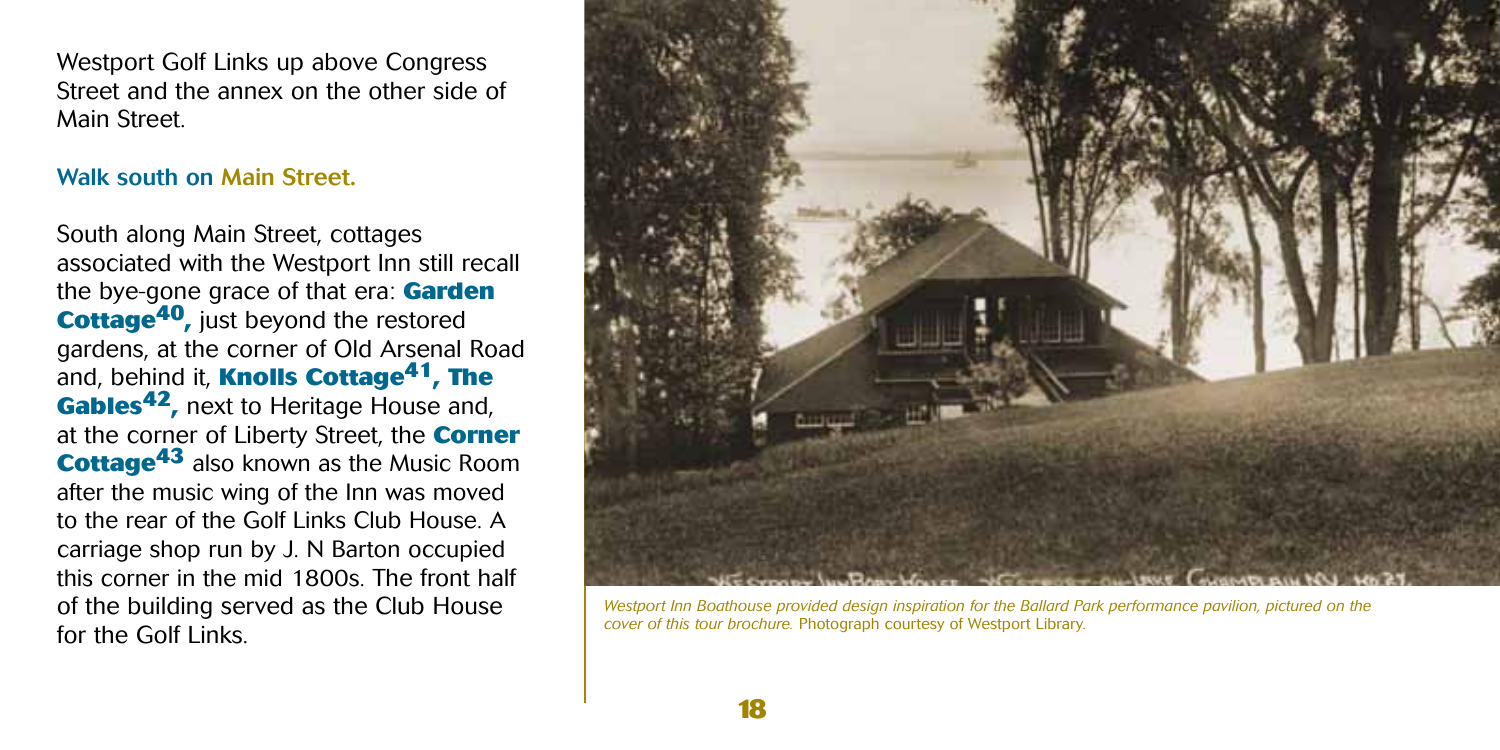

*After the Sherwoods built and moved to Skenewood, on Dudley Road, Beech Hill became an inn, run by Mollie McCarthy.* From *A View of Westport on Lake Champlain* by Raymond C. Clark, 1972.

*Farmhouse inns stand on the west side of Main Street while private homes built by wealthy summer residents line the lake shore on land that had been farm fields before the railroad came to town. Summer residents patronized the Westport Inn, the Yacht Club and the Westport Library.* 

### **Main Street**

 lthough the **Westport Inn** could host a hundred and fifty guests, plus many more in several surrounding cottages, it could not meet the entire Ithough the **Westport Inn** could host a hundred and fifty guests, plus many more in several surrounding cottages, it could not meet the entire demand for summer guests here in Westport. As you continue down Main Street, you will pass many present and former inns and summer homes, sitting high on the hill overlooking Northwest Bay and commanding excellent views of the lake and distant Vermont mountains. On the return, you can learn of year-round residents who lived in the earlier, modest homes of Westport.

The high-style Victorian house, first on the right, provides a stunning example of how profoundly buildings can change over time. The original building (1858) was a simple vernacular Greek Revival home. Twenty years later, the owners updated the facade in French Second Empire style with a central tower and mansard roof. A porch with Queen Anne design elements was added in the 1890s. After years of neglect, a late 20th-century owner restored the home as a bed and breakfast called the **Victorian Lady44.**

**"Rolling Hills"45** (c.1878), at the first crest of the sidewalk, retains that name from its days as a summer boarding house, in the 1940s. Israel Pattison built the house (1870s) in high-style Italianate fashion soon after he sold lakeshore property to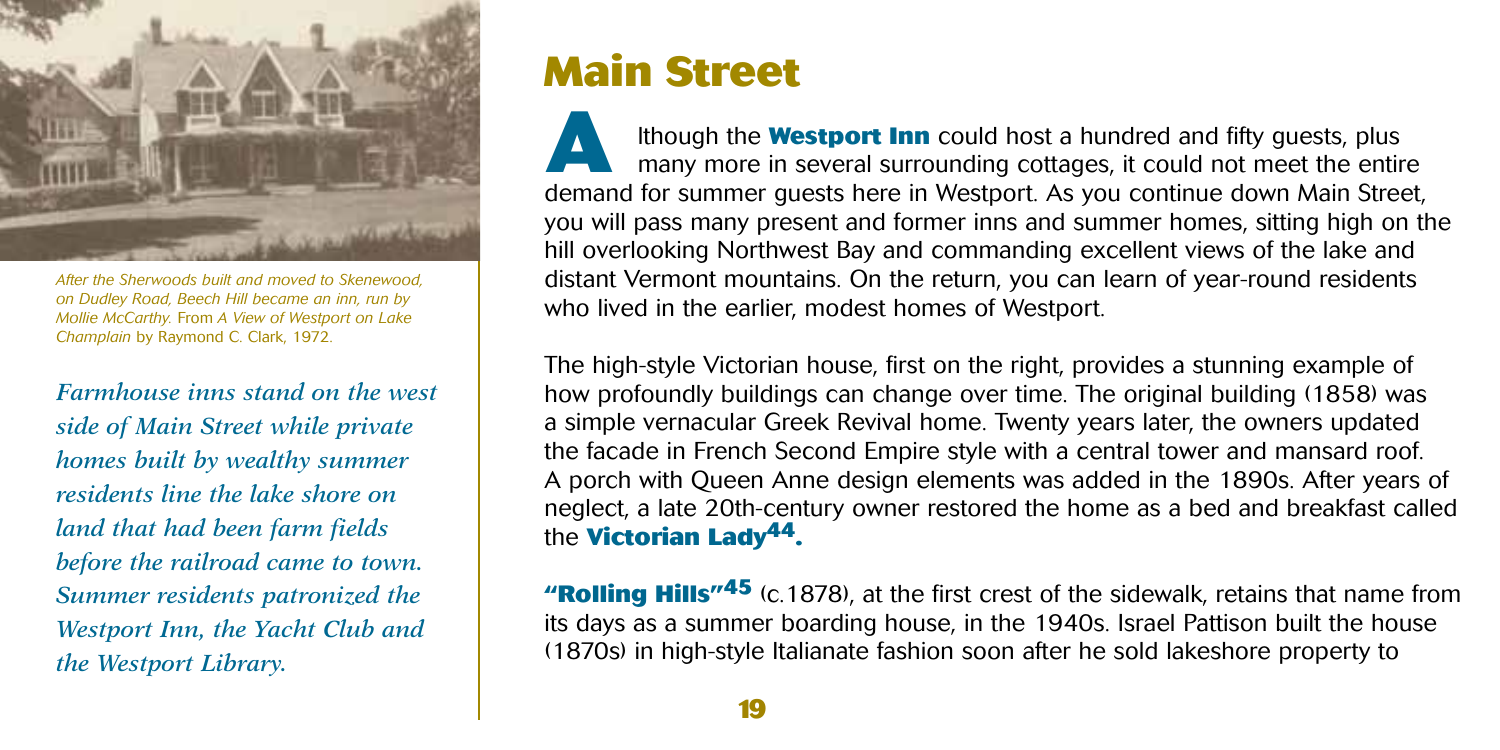the Lake Champlain Ore and Iron Company. He repossessed the property when the company folded (1871). The Federal Style shingled **farmhouse46** next door (1832) became a summer residence during the late nineteenth century.

James and Mary Worman turned the seasonal pattern on its head while they owned **"Bonnycroft"47** (c.1860) at the beginning of the twentieth century. Mary's father, Daniel F. Payne bought the house as a wedding gift for his daughter. The Wormans used this house in winter and moved down the hill to "Sunnyside," down by the lake for the summer. More recently, Dr. Frank Tannenberger carried on his veterinary practice in a clinic behind the house. Further on, **Beech Hill48** (1836) sits far back from the road, where the views stretch westward as well as eastward. The first owner, Rev. William Hickox built the central portion of the house in stone with ornamented Gothic Revival gables. Later, the Sherwoods enlisted their architect friend, Stanford White, to design the south wing in the same style.

Out where the sidewalk ends, **"Mt Pleasant"49** (1870-1890) served as an inn for summer visitors from its beginning. Over the years, innkeepers Lowe and Anna Fuller added more rooms and a dining area. Around 1900, they built an annex with thirty additional rooms at the rear of the property. Across the road, sited well below street level, stands **"Windward"50**  (1906), which served a series of owners as a grand summer home. A seasoned inn-keeper, W J Dyke bought it (1949) and opened an inn, converting the stables and boathouse to guest cottages. Present owners purchased the adjacent property, Westport Vacation Land, removed the motel but retained the lake-shore cottages.



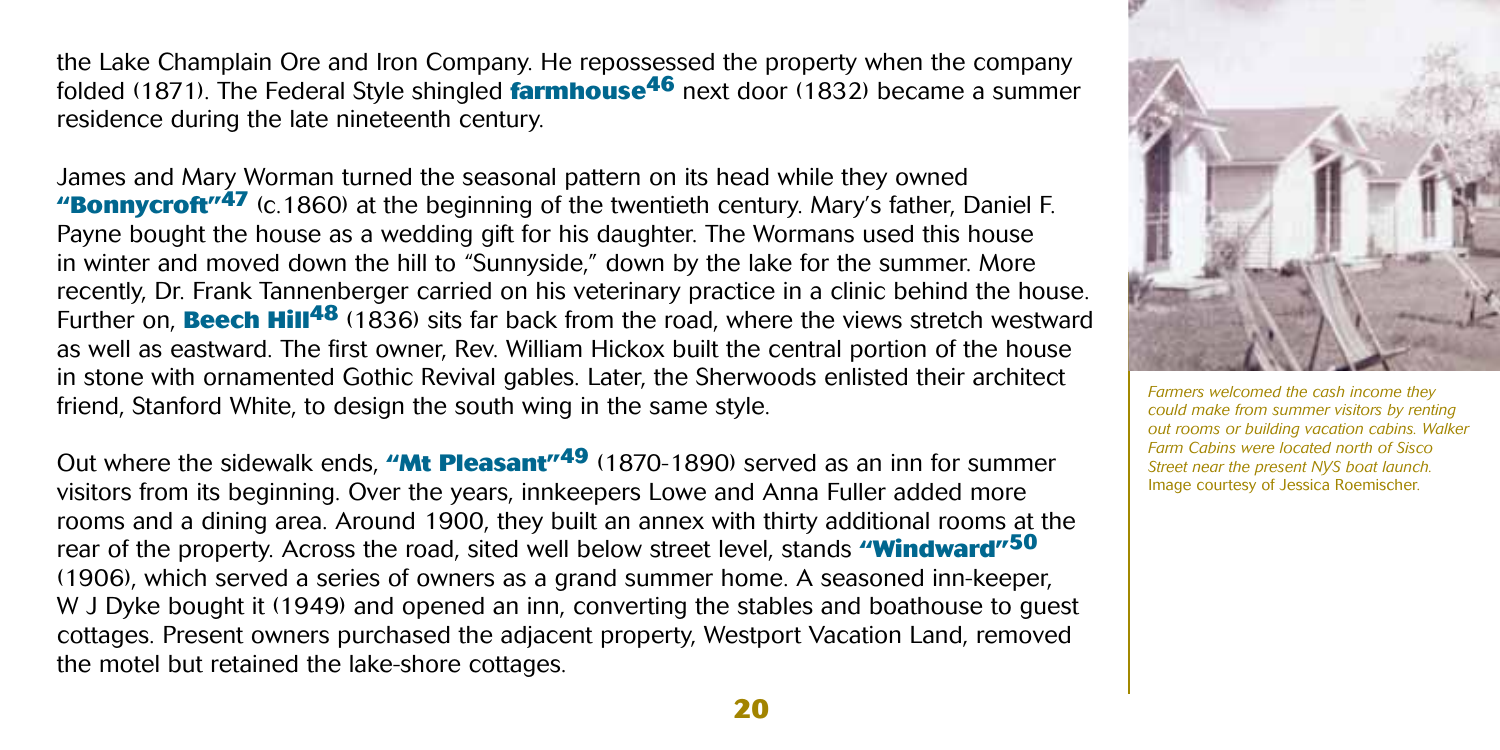#### Turn around and retrace your steps.

Returning to town from the south, you can see how the houses begin to cluster, indicating the edge of the historic, or "pre-tourism" Westport, where Old Arsenal Road rejoins Main Street. Homes of middle class residents may be more modest, but they often exhibit recognizable design elements of whatever style was popular at the time. Most are "vernacular," buildings constructed by local builders. The appeal of Westport's Main Street arises, in part, from the fact that three generations of the Clark family worked as builders for more than sixty years, each son learning the trade from his father.

An interesting collection of folks lived in these houses. The Colonial Revival **Holt home51** (#6401, c.1910), on the left, is one of many built on a house lot cut from the former Pattison Farm in the 1880s and 1890s. Gerald Forcier purchased the home in 1957, five years after he acquired the Westport, Essex & Lewis Telephone Company, parent company to Chazy Westport Communications, currently led by Gerald's son, Jim Forcier.

The **Sheldon House52** (1848) has been in the same family since its construction. Benjamin Mayhew Sheldon caught Gold Fever in 1855 and left for California with his sister and her husband. He started home two years later with \$5000, but his ship sank in a storm after leaving Havana. His widow took in laundry and boarders. Her unmarried daughter helped her stay in the house. Greek Revival styling on the **Loveland house<sup>53</sup>**, next door dates the building (c.1830) although Colonial Revival features on the entry porch (c.1920) can trick the eye. Edward Osborne, who worked in his brother's harness shop, took care of the Lovelands in their old age and became owner of the house after they died.

*Gray's Atlas of Essex County, N.Y.,* published in 1876 identifies **6415 Main Street54** (ca.1840) as belonging to J.E. Barnes. Barnes lost a leg at the Battle of Petersburg, Virginia, in 1864. The US Lighthouse Board had a policy of employing Civil War veterans, so Barnes became the first Keeper of the Barber Point Lighthouse (see p. 26), a job that came with a horse so that he could get to town for supplies. The lighthouse shut down when the lake iced over, so Barnes lived here during the winter months.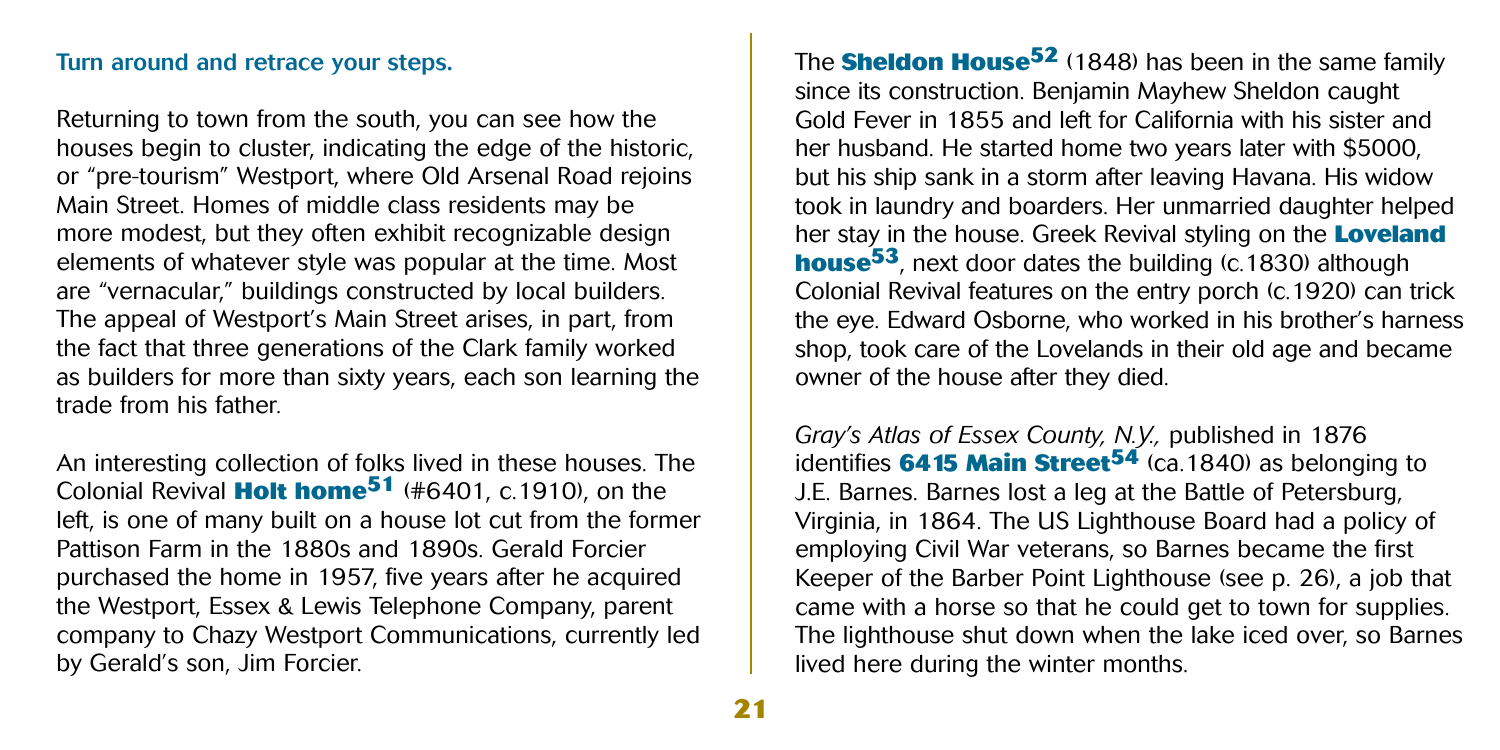**John Osborne<sup>55</sup>** built the high-style Italianate house across the street (1849) when he started a harness-making business in town. William and Mary Richards lived in the next **house<sup>56</sup>** (c. 1840), selling out to a Civil War veteran, Alvin Fair, just a few years before Richards' hotel burned (1893). An intervening home, now gone, was built by Dr. William H. Richardson when he returned from volunteering as a surgeon in the Army of the Potomac in Virginia during the Civil War (1865).

#### Continue on Main Street to Liberty Street and turn left.

#### Turn left on Country Club Way.

A shady road brings you to the **Westport Country Club57** (c.1924), designed by architect Russell Whitehead, who owned a house nearby. Thomas Lee developed the first golf course here (1898) for the Westport Inn. Golf was such a novelty, then, that a 6-hole course delighted the guests. When John Wack bought the Inn (1920s), he invited Thomas Winton, a student of the famous

Scottish golf architect, Willie Park, to design an 18-hole course. In recent years, Winton's original features have been restored.

#### Return to Liberty Street, turn left and then right onto Congress Street.

A long driveway up the hill leads to the **Colonial Cottage58** (1836), built by William Cutting in high Greek Revival style, with a full Greek portico supported by fluted Doric columns. When he built this house, Cutting owned the most expensive pew in the Baptist church, where he served as clerk, trustee and choir member. The Lake Champlain Ore and Iron Company bought the Cottage in 1869 to house its agent in charge of the Norway Furnace. The Lee family bought the property in 1900, to house overflow guests from the Westport Inn. The Greek revival **Sheldon Manor59** (c.1850) has had three major additions of differing styles during the second half of the nineteenth century. Like many early summer places, this home became a year-round residence in the latter decades of the 20th century.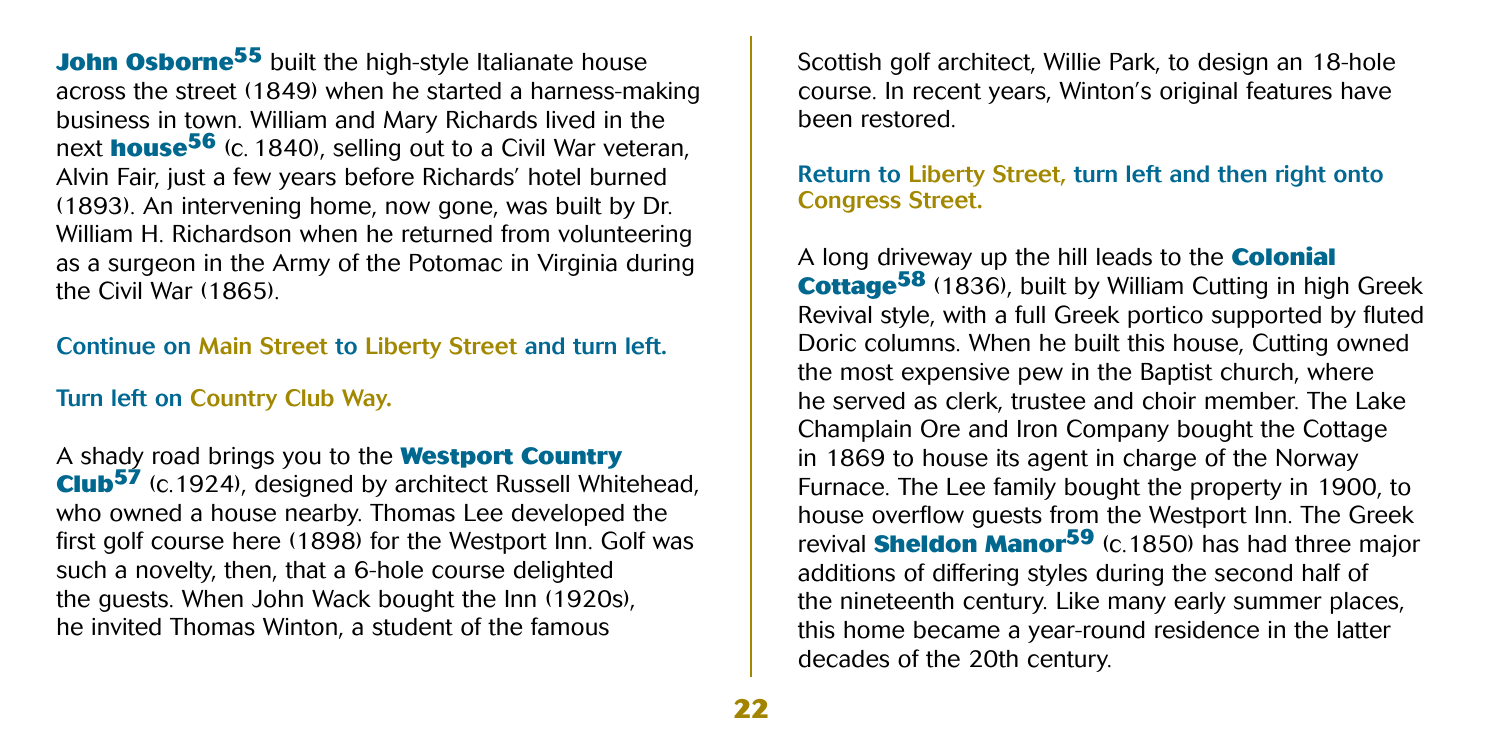#### Cross Stevenson Road and proceed up the hill.

Charles **Eddy's** family occupied his **house60** (1828) for 135 years. Charles and his brother, James ran a dry goods store on Main Street that burned in the great fire (1876). The house **next door61** (1828) was built for Elder Isaac Sawyer, the first preacher to serve the Baptist Society. A series of seven doctors and one dentist later lived in the house. Essex County Academy (1834), located just up the hill, built the rambling **shingled house62** (1834) across the street as a dormitory. This private secondary school attracted serious students from throughout the Champlain Valley, as far as Canada. Further up the hill, the **Aaron Mack house63** "Kimberlea" (1868) at the corner of Stevenson and Front Streets occupies a plot set aside from farmland that Mack had sold to Albert Carpenter four years earlier. Mack served as a trustee of the Essex County Academy and ran a dry goods store in the village. The architect Russell Whitehead bought the house and designed the interesting eastern addition.

Turn right onto Front Street and then right again onto Orchard Terrace.



*Perhaps the local carpenters created this remarkable Gothic Revival gable window because they were building the house for the Baptist preacher. Photograph by Virginia Westbrook.*

*Look up the hill to the stately brick Federal style house (1825) built by Platt Rogers Halstead, eldest son of Westport founding father, John. The first Baptist Meeing House (1830) stood opposite.*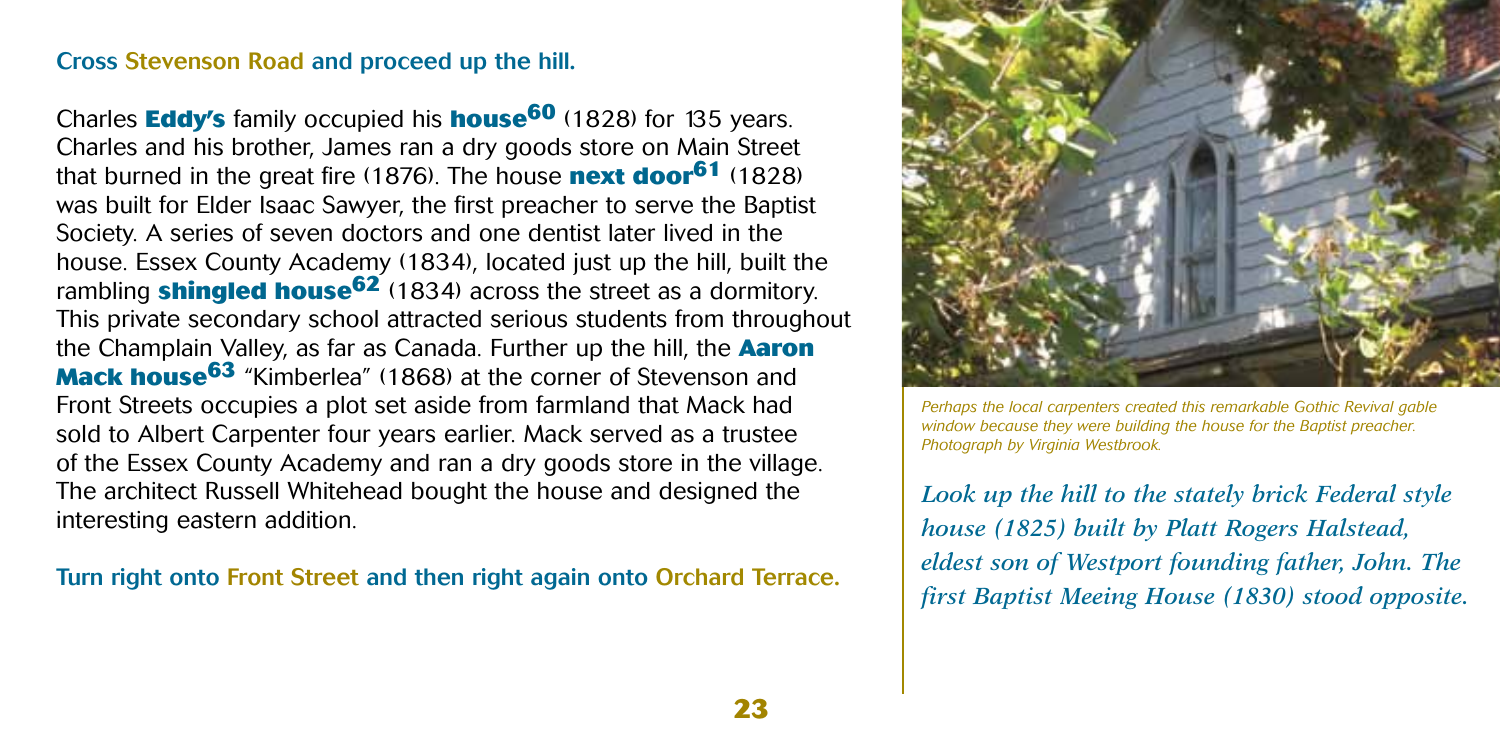

*Sears draftsmen added a "Spanish flavor" to the classic American Four-square form and called it "Alhambra" for its California Mission style details.* From the Sears Building Materials Catalog, 1924.



*The Westport Library clock tower was added in 1908 along with the John Tyler Cutting Memorial Hall, which was removed in 1960.* Image courtesy of Westport Library Association.

### **Orchard Terrace**

 ote the grey **Bungalow64,** on the left, just beyond the intersection with Orchard Terrace and the American four-square house, first on the left ote the grey **Bungalow<sup>64</sup>**, on the left, just beyond the intersection with Orchard Terrace and the American four-square house, first on the left on Orchard Terrace. These two house forms appear in many variations in this twentieth-century neighborhood. On the **right65,** (1923) a catalog house blends comfortably into the neighborhood. All the parts for this Mission Style home came by rail directly from Sears, Roebuck & Company with a hefty instruction book to guide assembly.

In the early years of the twentieth century, Benjamin Carpenter and A.J. Daniels sold land on the hill behind the library, divided into "Cottage Lots." Some roadways resemble driveways because the deeds for these lots stipulated that the homeowners take responsibility for connecting with the Town road.

#### Continue down Orchard Terrace for more variations on these architectural themes.

When you reach the Post Office (1961), continue down the hill to conclude this part of the tour on the Library Lawn.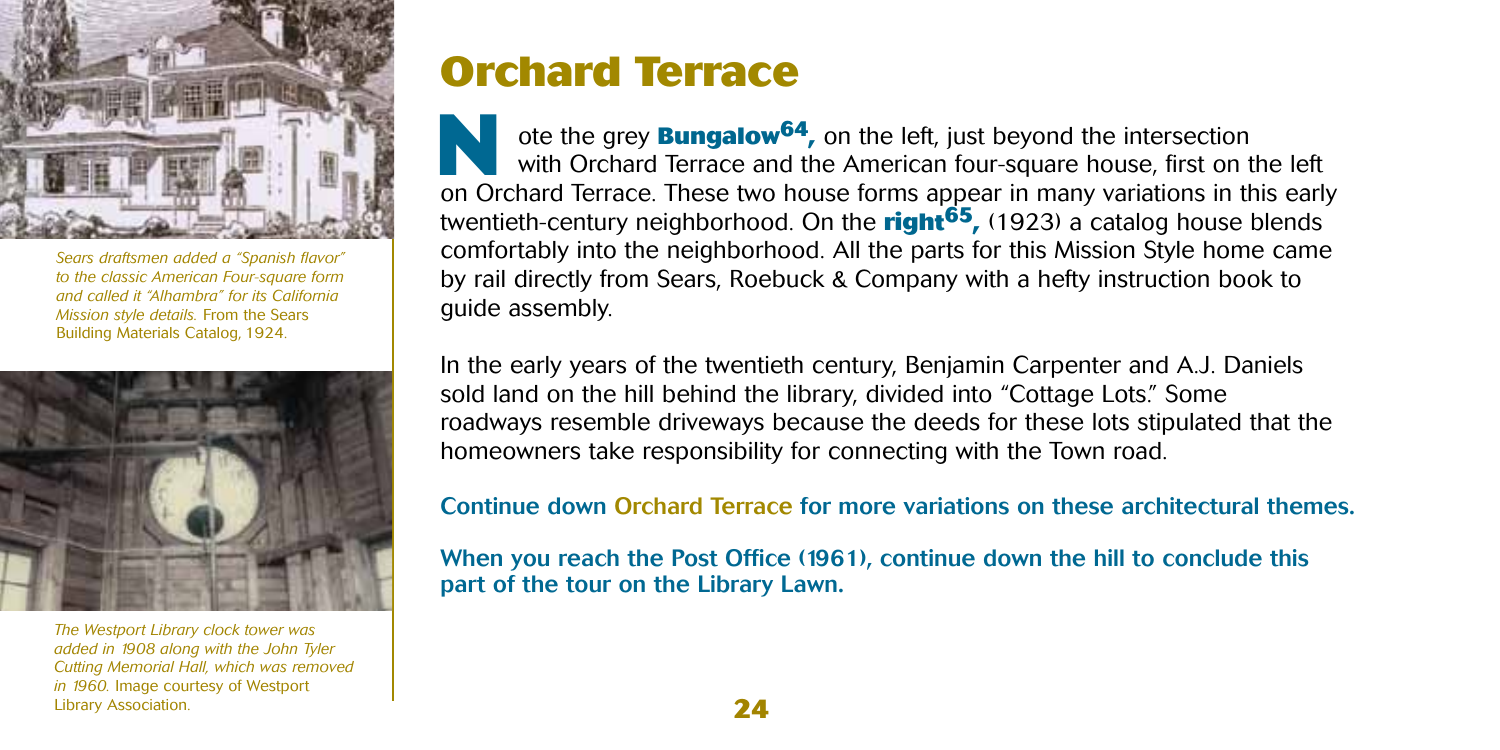

*Detail,* Highways and Byways About Westport, *touring map produced by Alice Lee for Westport Inn guests, 1900.*  Courtesy of the Adirondack History Museum.

*In December 1859, a retinue of mourners brought John Brown's body across Lake Champlain on the Barber Ferry. They stopped for lunch at Person's hotel in Westport and spent the night in Elizabethtown on their way to bury Brown in North Elba (Lake Placid).*

### **Barber Point/Raymond's Mills Loop**

**7 MILES** - To tour William Gilliland's original land grant, "Bessboro," go south on Main Street/9N to the edge of the hamlet. Turn left on Dudley Road.

 t the **stone schoolhouse\*** at the crest of the hill, the vista opens to the west. The hills of the "Iron Ore Tract" rise abruptly from the farm fields in t the **stone schoolhouse**\* at the crest of the hill, the vista opens to the west. The hills of the "Iron Ore Tract" rise abruptly from the farm fields in the southwest. Hopeful iron masters struggled for years to find a wa ore from that wild corner of the town, much of which remains passable only by snowmobile. This school served the earliest hamlet in Westport, settled by the Barber family and their relatives, the Frisbies (1785). The Barbers established a sail ferry that ran from Young's Bay to Arnold's Bay in Panton, Vermont. The Barber farm is one of only fifty Bicentennial Farms in New York State.

#### Continue south, take a left on Barber Road.

The **Barber Point Lighthouse** (1872) stands at the end of Barber Road. Its fifth-order Fresnel lens, 83 feet above the lake, could be seen for fifteen miles in both directions. In 1935, the Lighthouse Board replaced it with a skeletal steel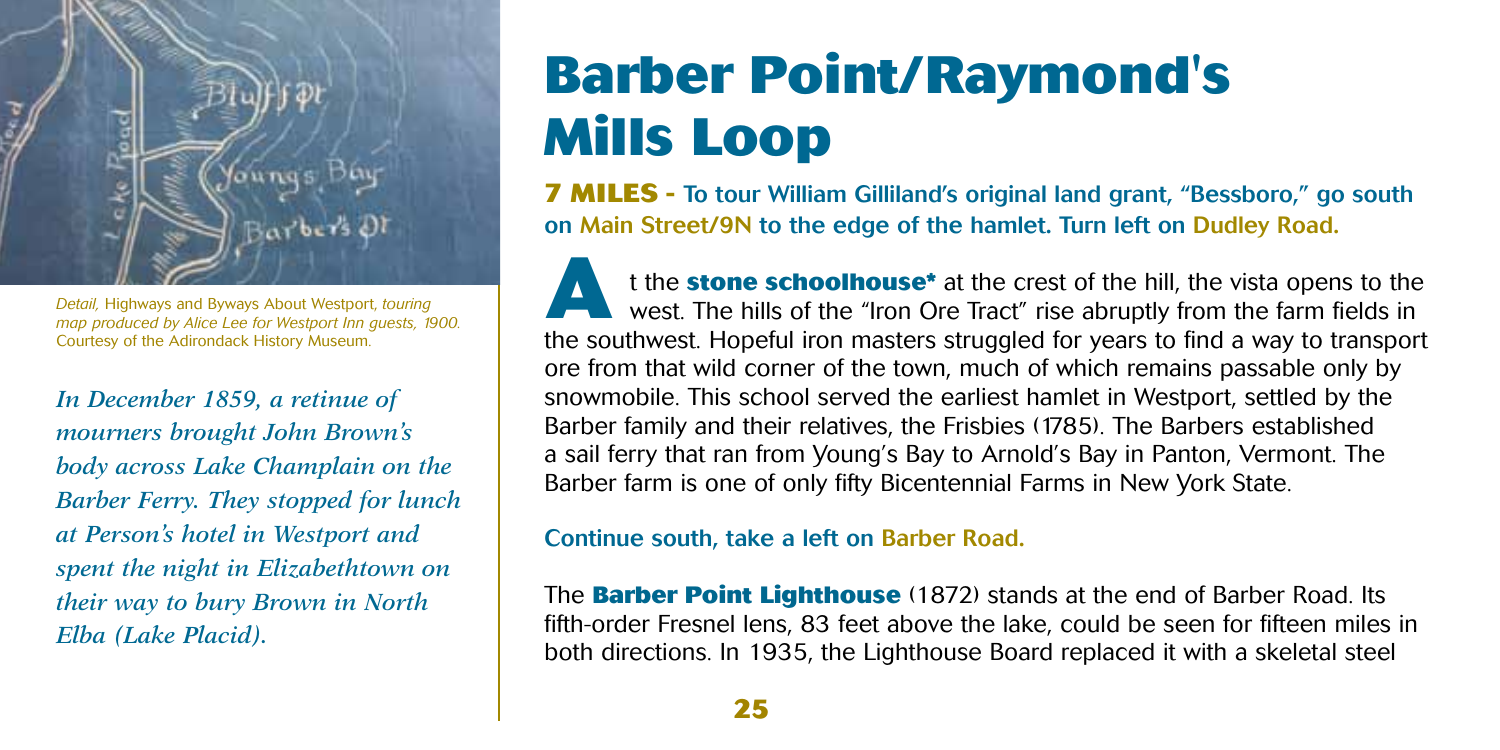tower and sold the building. Sir Douglas Dodds-Parker, an Englishman knighted for his undercover service during World War II, owned the lighthouse for many years. He and his wife are better remembered for hosting neighbors at afternoon tea than for his memoir of running wartime covert operations, entitled *Setting Europe Ablaze* (1983).

#### Continue south on Dudley Road.

Just south of Barber Point lies **Camp Dudley\***, named for Sumner Dudley, the YMCA volunteer known as the "father of YMCA camping". Camp Dudley found a permanent home here in Westport in 1908 and has offered summer programs in the arts, athletics, outdoors and spirituality ever since.

At the end of Dudley Road, Raymond's Brook empties into Coll's Bay (misspelled on many maps and charts). On Coll Island, out in the bay, three Jesuit priests suffered the consequences of Indian captivity in 1642. Along the brook, Raymond's sawmill anchored the only pre-Revolutionary settlement in **Westport.\*** Abandoned during the War,

Raymond's Mills sprang back to life after 1808 and grew into a substantial settlement with saw and grist mills, lime kilns, a blacksmith shop and brick yard.

Turn left on 9N and right onto Napper Road. After the railroad tracks, turn right onto Stevenson Road, returning to Westport by the "back way."



*Lighthouse built by Lewis Clark of limestone quarried from Ligonier Point in Willsboro.*  Courtesy of Morris Glenn.

At the end of the nineteenth century, James Graeff bought nine farms, consolidating 1600 Acres into Westport Farms. He built a creamery on Napper Road, producing milk and butter for the New York City market that was picked up by train at the end of the road. The stop, known as Graeff's, also served as the drop-off point for Camp Dudley boys. Today, the manager of what is now known as "the old Marsh Farm" runs a Certified Organic dairy.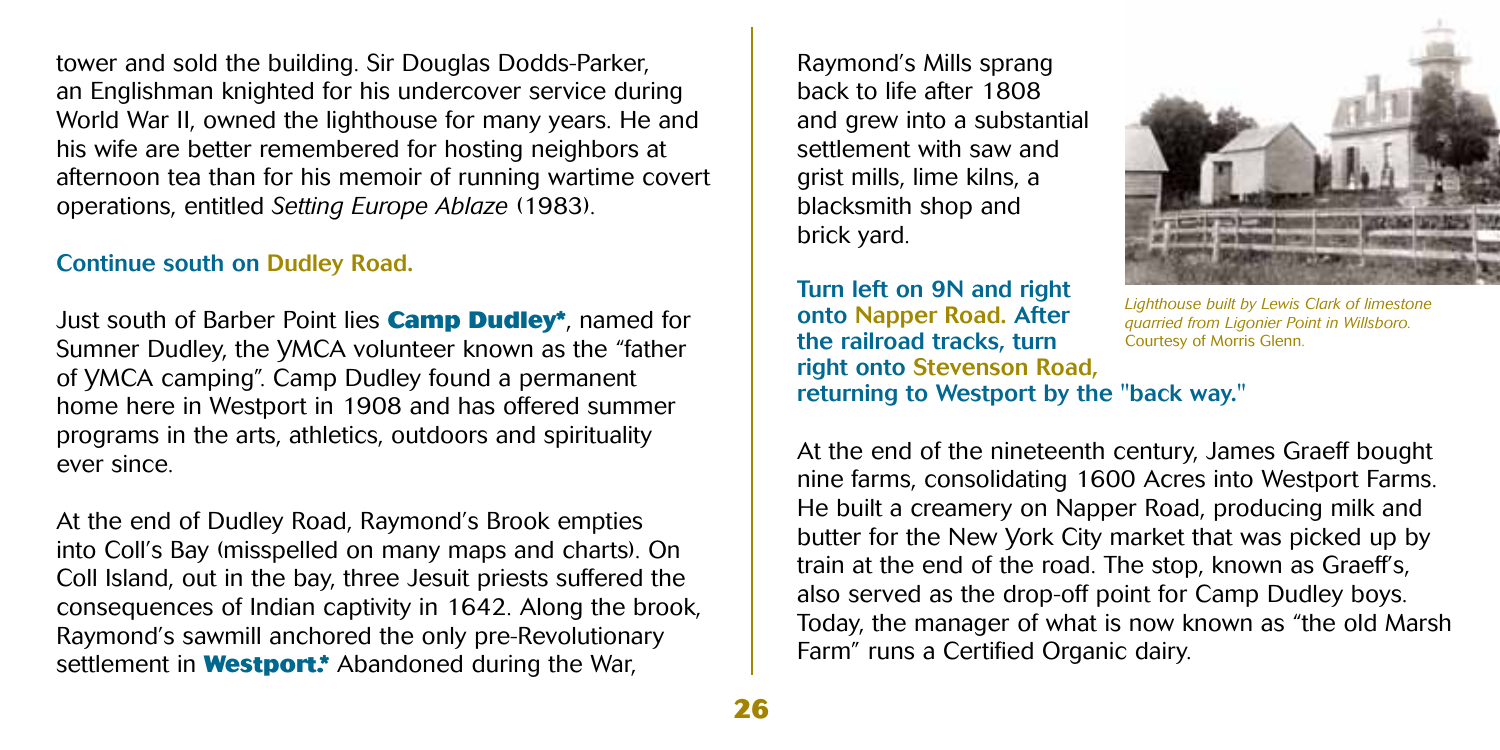

### **Wadhams**

#### **4 miles north on Route 22. Walking tour .5 mile**

Park at the corner of Route 22 and Lewis-Wadhams Road. Walk down hill. Stop midway across the bridge & look right.

L he Boquet River falls forty feet over this granite cliff. The drop in elevation **Example 18 he Boquet River falls forty feet over this granite cliff. The drop in elevation attracted the first settlers, who harnessed the** waterpower to run their mills. The energy of falling water could power machinery. It could also tear a building off its foundations. Early mills did not last very long, but that did not deter men intent on harvesting the surrounding forests and making iron from nearby mines. As often happened in this region, the place changed names with the dominant millwright. Hence, "Coats Mills" became "Braman's Mills' before settling on "Wadhams Mills."



*The "1831 Hotel" dominated the commercial center of Wadhams for nearly a century and a half. Inside, the Post Office, a harness shop and a store shared space with the hotel lobby. Farnsworth Hall, the second-floor dance hall, hosted formal holiday gatherings.* Image courtesy of Evelyn Brant.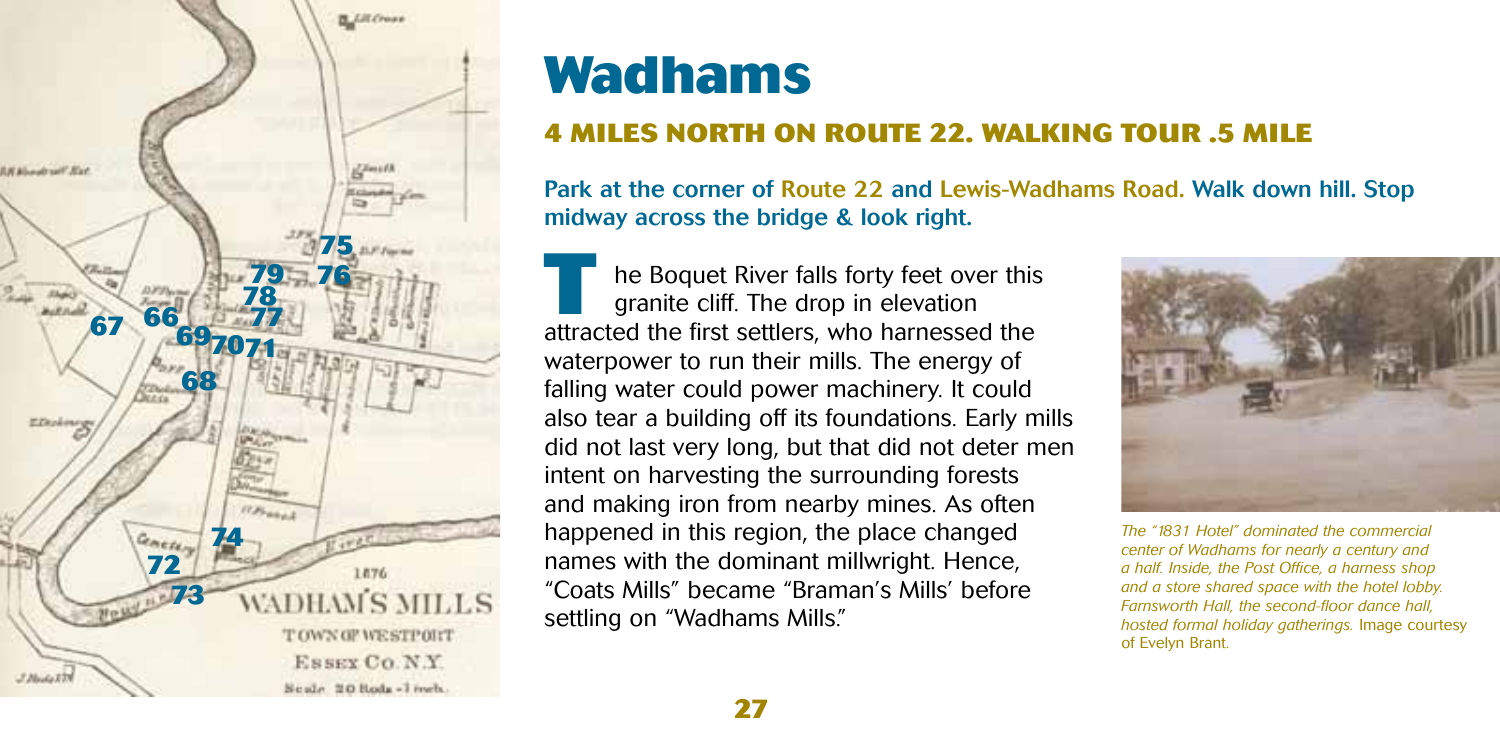General Luman Wadhams bought John Coats' property and water rights at the Falls in the early 1820s. He built a sawmill and a house, established a Post Office and became its first Postmaster. He partnered with Barnabus Myrick to build the grist mill (1826) at the west end of the bridge, and built houses for some of his workmen. By that time, his namesake community was on the verge of becoming a boom town, further accelerated by the Champlain Canal (1823) which opened a water route between Lake Champlain and the Hudson River, allowing local manufacturers to reach US markets instead of having to ship to Canada. Wadhams' store (1832) also benefited from inexpensive transportation of his stock in trade.

These riverbanks held many mills over time. Saw mills stood on both sides of the stream (1825 & 1875), surrounded by piles of logs. The **Wadhams Free Library66** (founded 1897) moved to this former lumber storage yard in 1962 on land used for lumber storage until 1947. Three successive forges occupied the hill top on the left. On the right, on the site of an earlier blacksmith shop, a "coal mill" ground charcoal into "facings," used to line sand molds in

the casting of iron. On the other side of the bridge, grist mills (before 1815 & 1826) dominated the west bank for more than a century. The large **blue garage67** (1925) was a car dealership for years before Anson's dairy took it over.



*A flood in 1924 gutted the grist mill and carried away the machinery and millstones.* Image courtesy of Evelyn Brant.

Junk cars buried at the old gristmill site were dug up during the scrap metal drives of World War II.

Downstream, on the left, the last water-powered business still active in Wadhams supplies power to the electrical grid. Daniel F. Payne built this **generating station68** in 1904 to send electricity to iron mines in Mineville, eleven miles to the southwest. A large **penstock69** carries water to power the turbine from a dam above the falls. (Note the pressure relief stack next to the brick house.) The current owners revived the plant in 1979.

Walk back up to the Church Street intersection.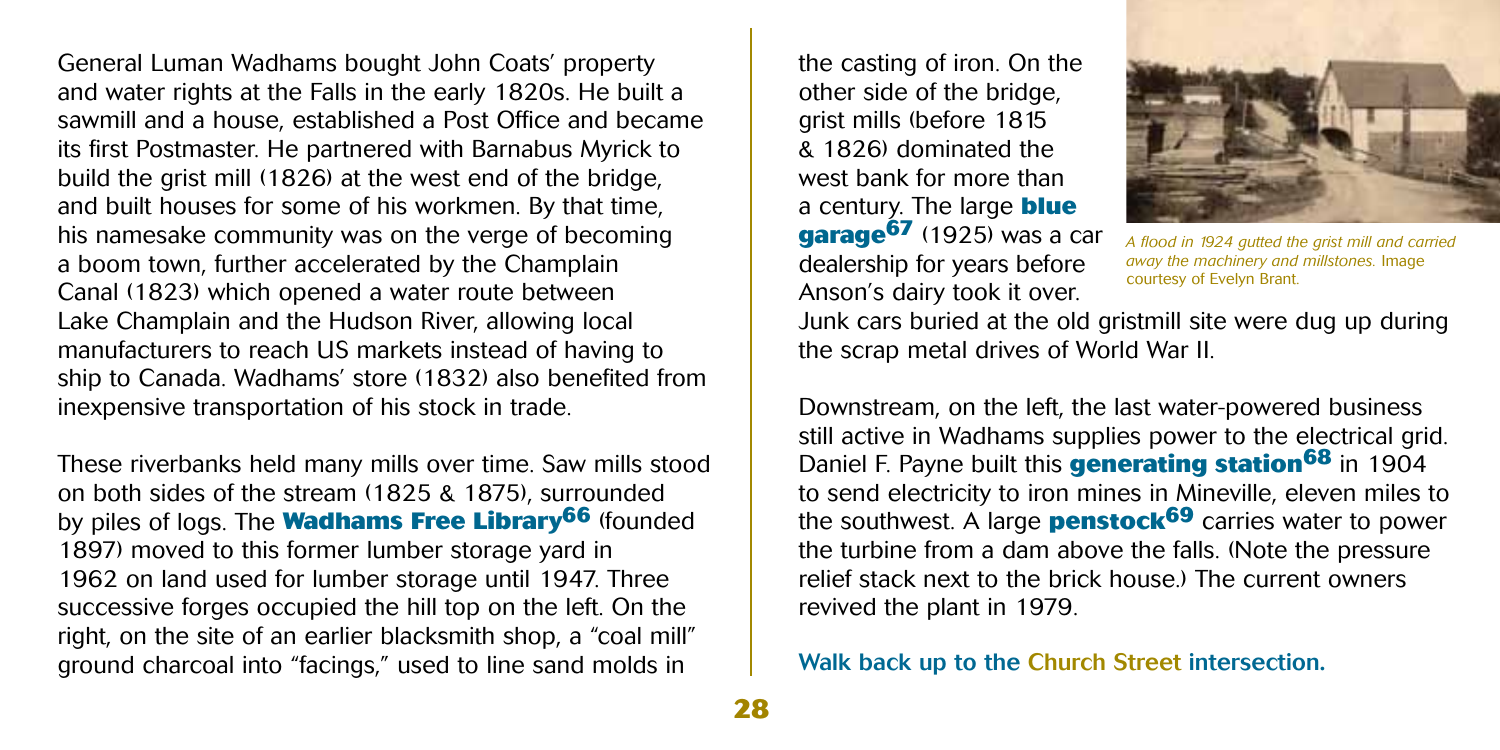Cyrenius Payne built the **brick house70** on the corner (1839) with bricks that came from Thomas Hadley's brick yard across the river. He kept a store on the Church Street side with a "Tap Room" in the basement, which was at street level back then. Payne had married Eliza French, daughter of a substantial landowner. Their son, Daniel French Payne (b.1841) lost an arm while fighting in the Civil War. He bought Wadhams' son, William's property, land and mills after the war (1865), built a new sawmill, expanded the grist mill, and went on to build a substantial industrial empire.

Payne's store faced **Luman Wadhams store71** (1832), across Church Street, because that was the main road into town at the time. From **Riverside Cemetery72** at the end of the road, you can see the **stone abutments73** of the first bridge built across the Boquet. The cemetery has likely been in use since 1810. Frequent floods have carried away many headstones as well as remains. Next to it, the church that began as a **Union Church74** (1875), later became Methodist Episcopal (1893). The house next to it was the Congregational parsonage!

H. C. Avery expanded Wadhams' store in 1877 to begin a new general mercantile business. At that time, Wadhams Mills had four stores, three blacksmith shops, a cabinet shop, barber, two meat markets and a hotel. The Wadhams Mills Grange moved into the



*In 1866, the Congregationalists moved their church (1837) across the frozen mill pond to a more central location beside the 1831 Hotel.*  Image courtesy of Wadhams Free Library.

building (1911), sharing it with the Oddfellows. Large meetings and weekly square dances brought folks in from all the surrounding farms.

#### Continue up the hill and return to the parking area.

Toursim came in as industry waned. Private homes and farmsteads hosted summer visitors beginning in the early twentieth century. Cyrenius Payne's home became the Wadhams Hotel. Miss Rosetta Livingston leased the **Payne/Wadhams home75,** next to the church, and renamed it *Elmwood*.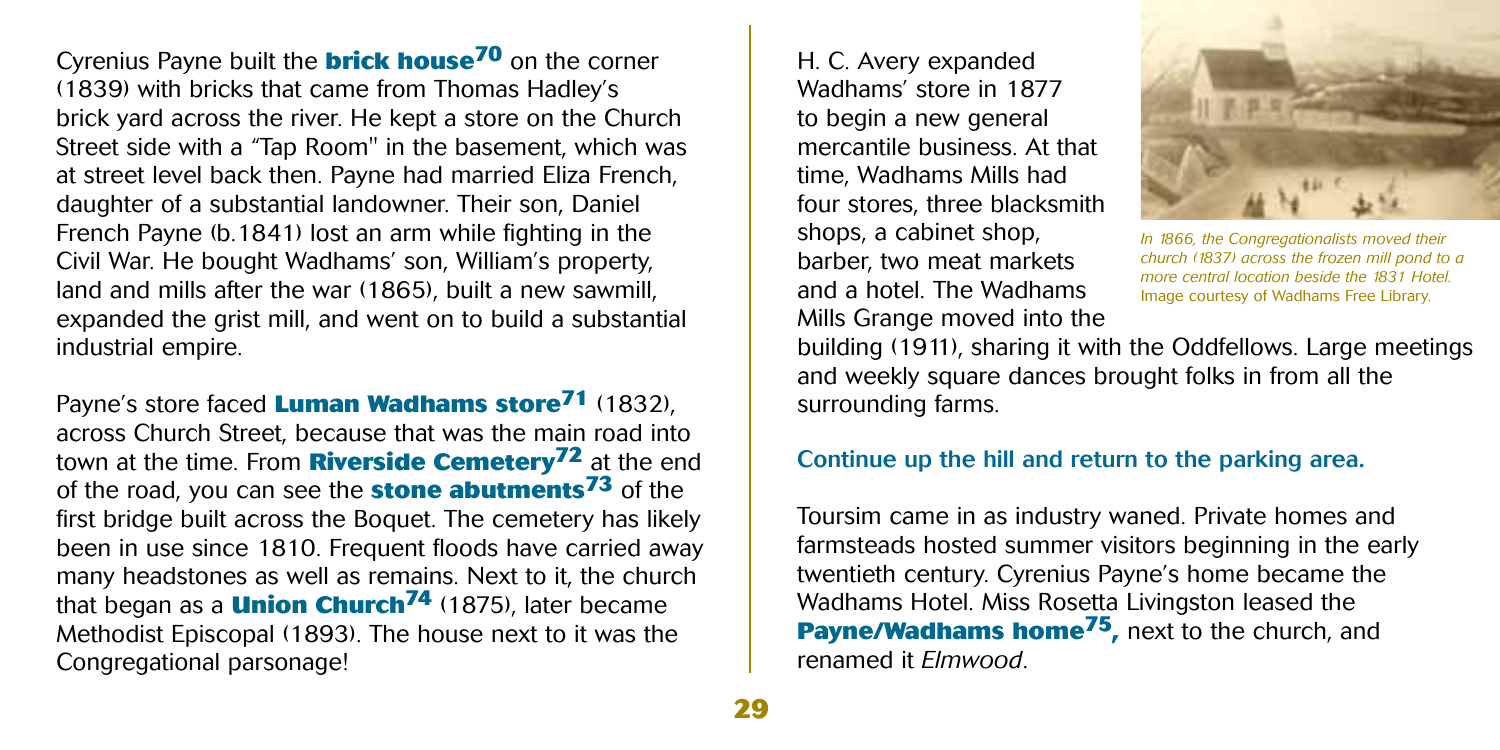

*The dam broke in the spring of 1866, sending the contents of the mill pond over the falls and washing away the bridge at the foot of Church Street. At the time, a plank bridge connected the hamlet with the grist mill. Afterwards, that bridge was extended to the far shore, and this first crossing abandoned.* Image courtesy of Evelyn Brant.

The **Congregational Church76** (1837) demonstrates

the architecture of frugality practiced by people who knew the value of a well-constructed building. It took ten years for the First Congregational and Presbyterian Society of Westport to complete this meeting house. Forty years after they moved it here, they salvaged the rear wing of the old hotel for a Parish Hall. The old stage and sprung dance floor still survive.

On the west side of the Lewis/Wadhams road stand the commercial buildings that made up the nineteenth-century equivalent of a shopping mall. J.R.Delano built the **brick store77** on the corner (1829). In 1875, C.D Sprague offered general merchandise there, followed by C.M. Sherman who also kept the Post Office from 1915-1936. It later became an Agway farmer's supply and, most recently, two successive bakeries. Next on the right was **D. F. Payne's (later Cilly's) store78** (1869) and then the **Union Store79**, an early farmers' cooperative. Together, these storekeepers filled the needs of the hamlet's 1300 residents as well as all the surrounding farm families.

### **Credits:**

Content by Virginia Westbrook. Design by MajaDesign, Inc. Edited by Malcom Willison. © Westport Chamber of Commerce 2015. Chamber Tour Committee: Lyn Barrett, Dee Carroll, Nancy Decker, Ed Mason, Betty White. Local historians: Erwin Barber, Evelyn Brant, Jim and Shirley Bullard, Morris Glenn, Wally Huchro, Bill Johnston, Elizabeth Lee, Ann Sherman, Simone Stevens, Betty White and those who came before them: Ray Clark, Ethel Kozma, Gretna Longware, Carloyn Halstead Royce, Jessica Roemischer, and Carlin Walker.

*Cover photographs by Virginia Westbrook: (front) Ballard Park Performance Pavilion, (back) formal garden, Knolls Cottage (left) & Garden Cottage (background).*